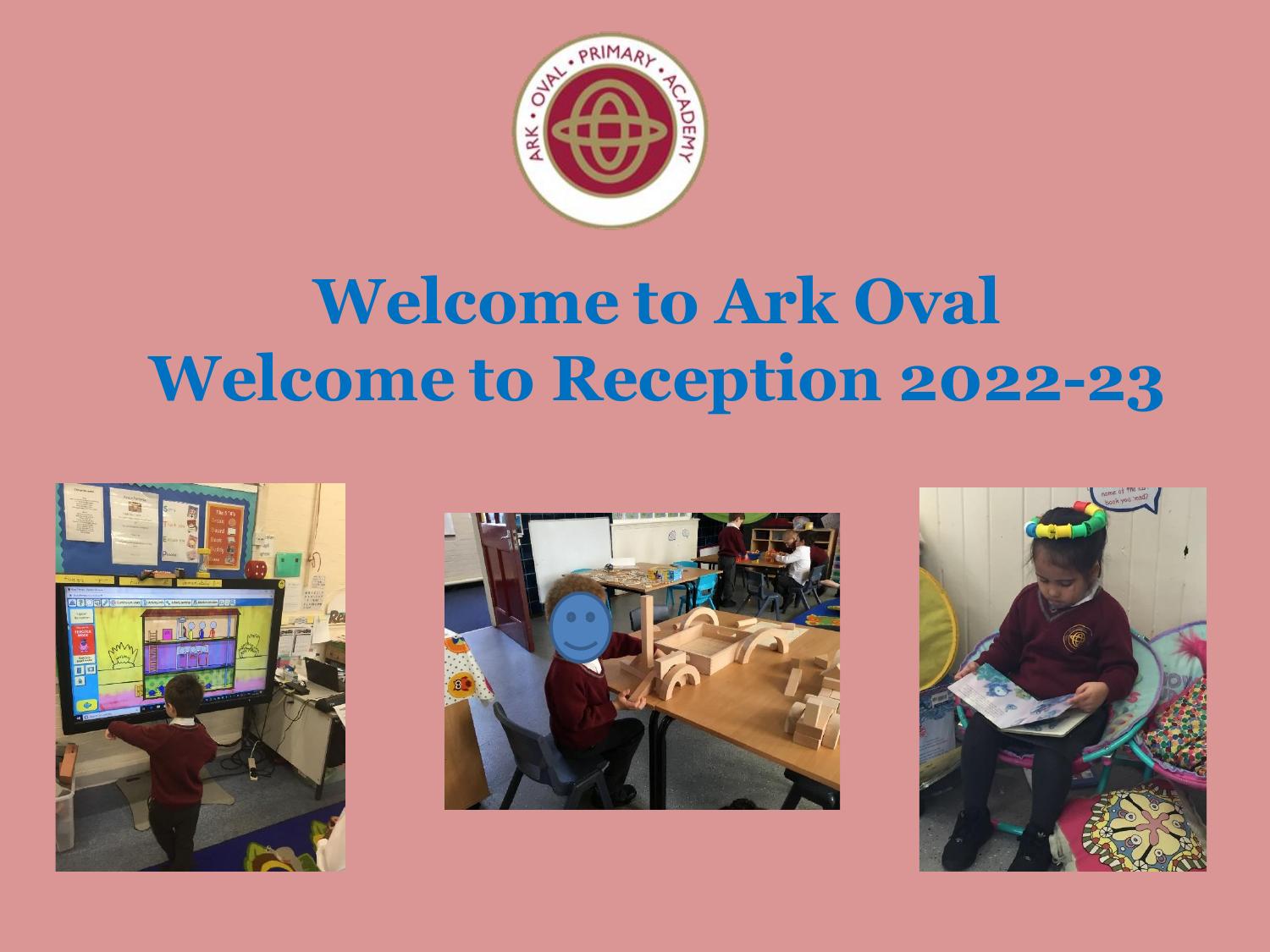#### **Mrs Downey**

**(Assistant Vice Principal & Reception leader)**

Please place any birth certificates and proof of address in the envelope and write your child's name on the front. These need to be the original document and the full version.

Please complete the permission letters, if you have not already done so, and place in the envelope.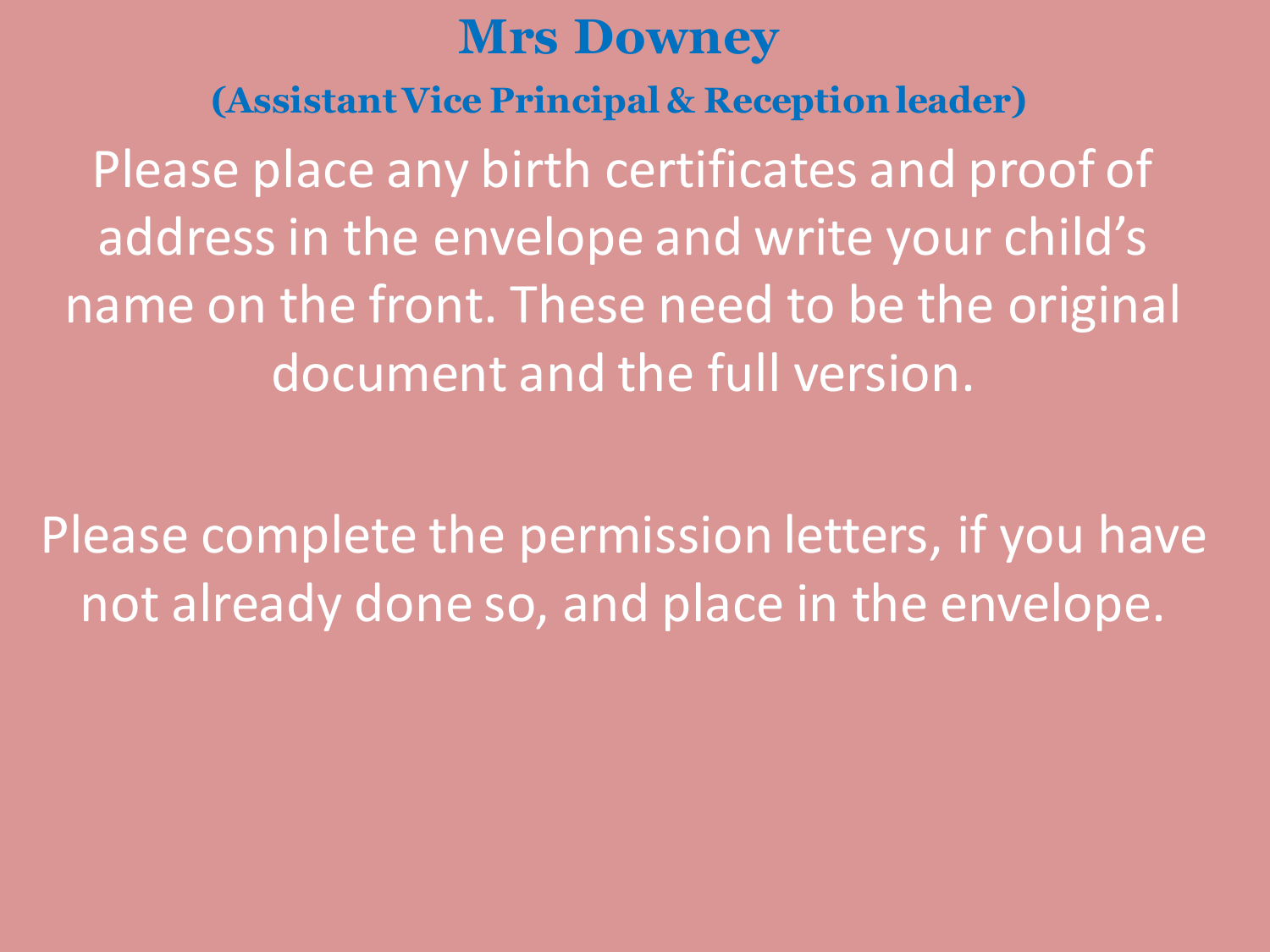

#### **Our Mission Statement**

"To begin the journey to provide every pupil with the opportunity to go on to university or pursue the career of their choice"

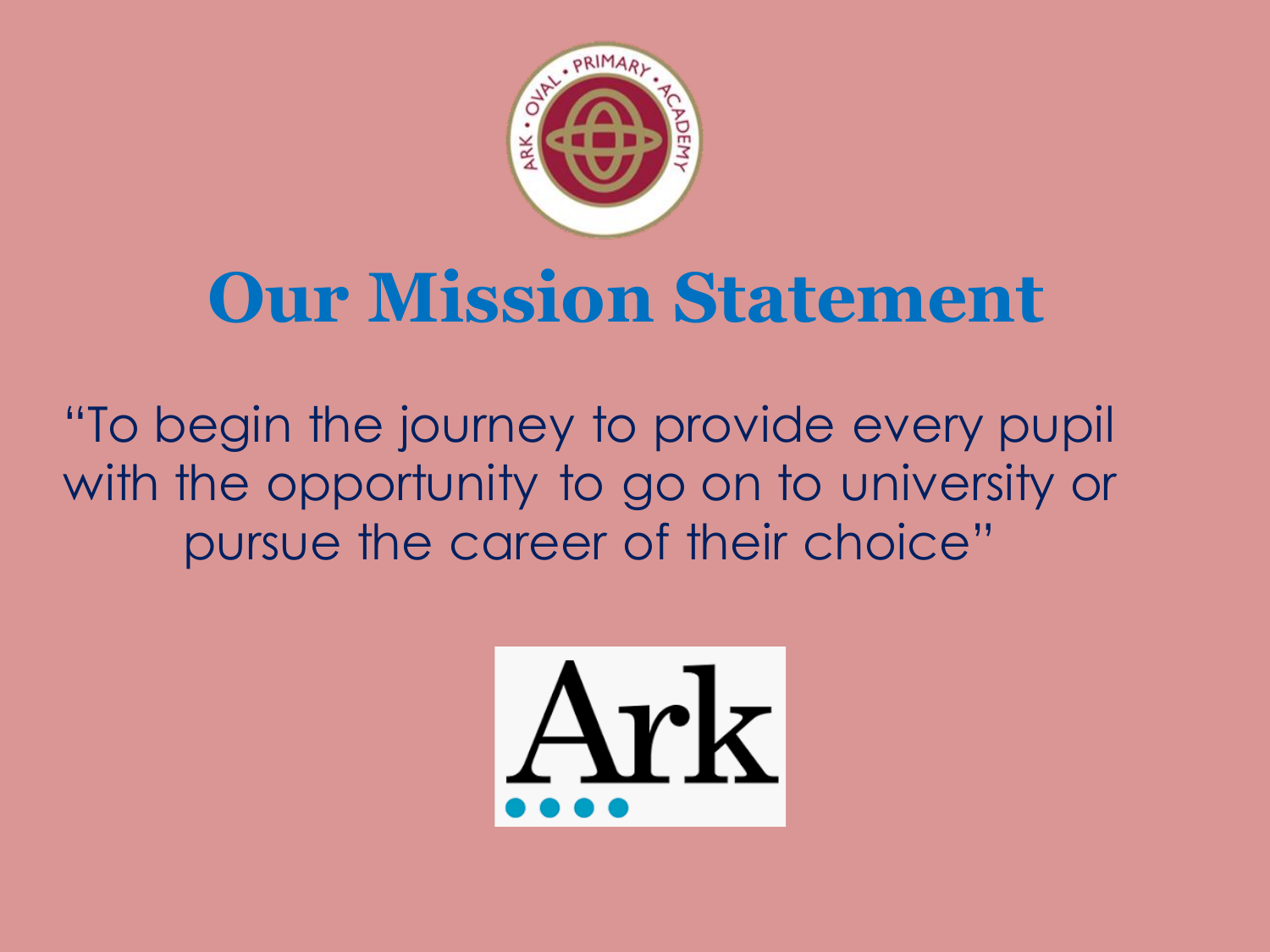

Ark Schools serve children in inner-city schools. Ark Academies aim to ensure that every student makes progress by age 18 to have real options. Ark Academies promote high aspirations and attainment for both pupils and teachers, nurturing a strong sense of community through shared values and an ethos of continuing self-improvement. Every aspect of the Ark Academies model is designed to help every child to learn and achieve.

The six pillars below reflect the essentials of Ark Schools underlying principles and philosophy:

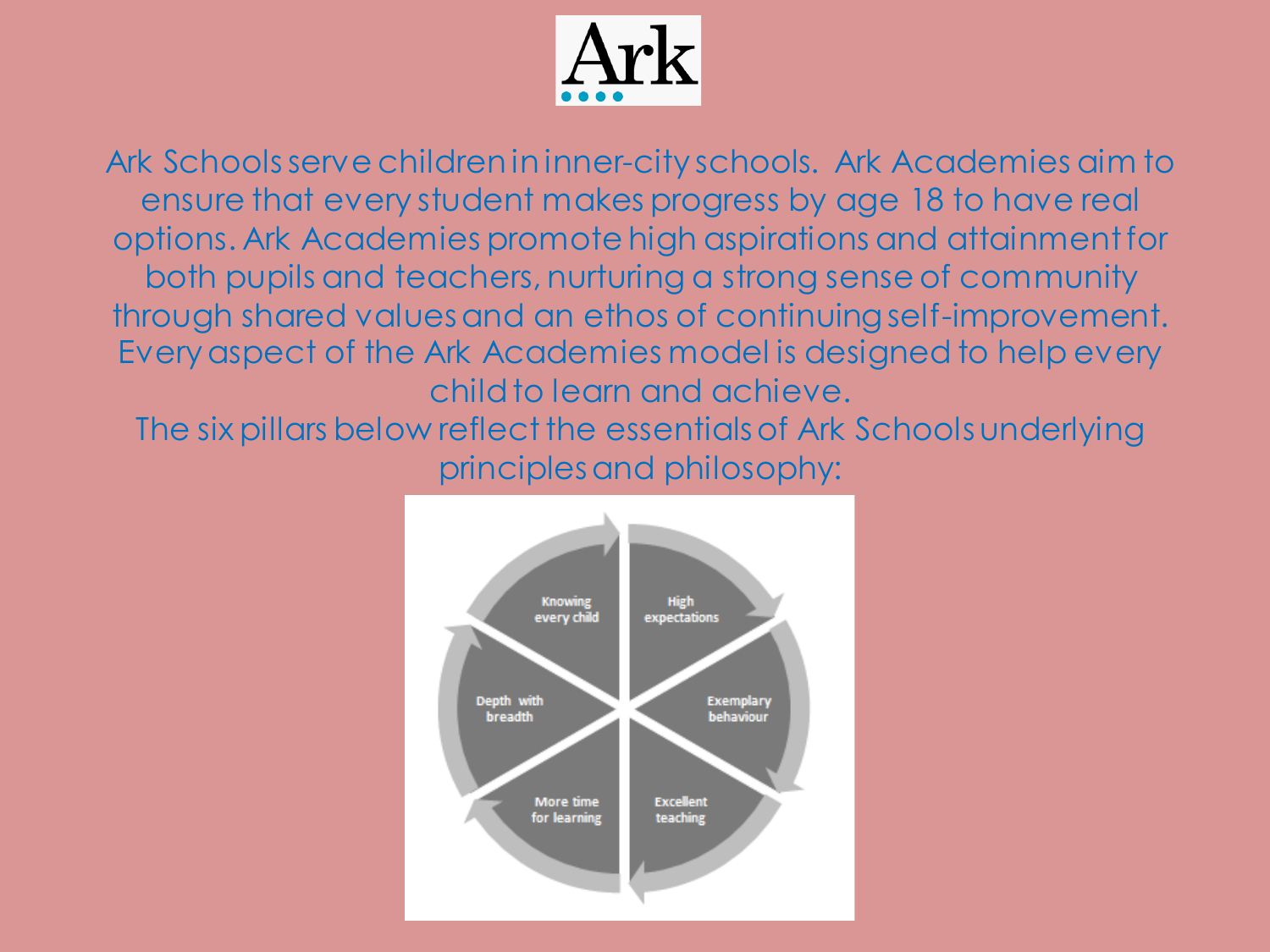### **Ark Oval Values**



**Aim High Be Brave Be Resilient Be Honest Be Respectful**



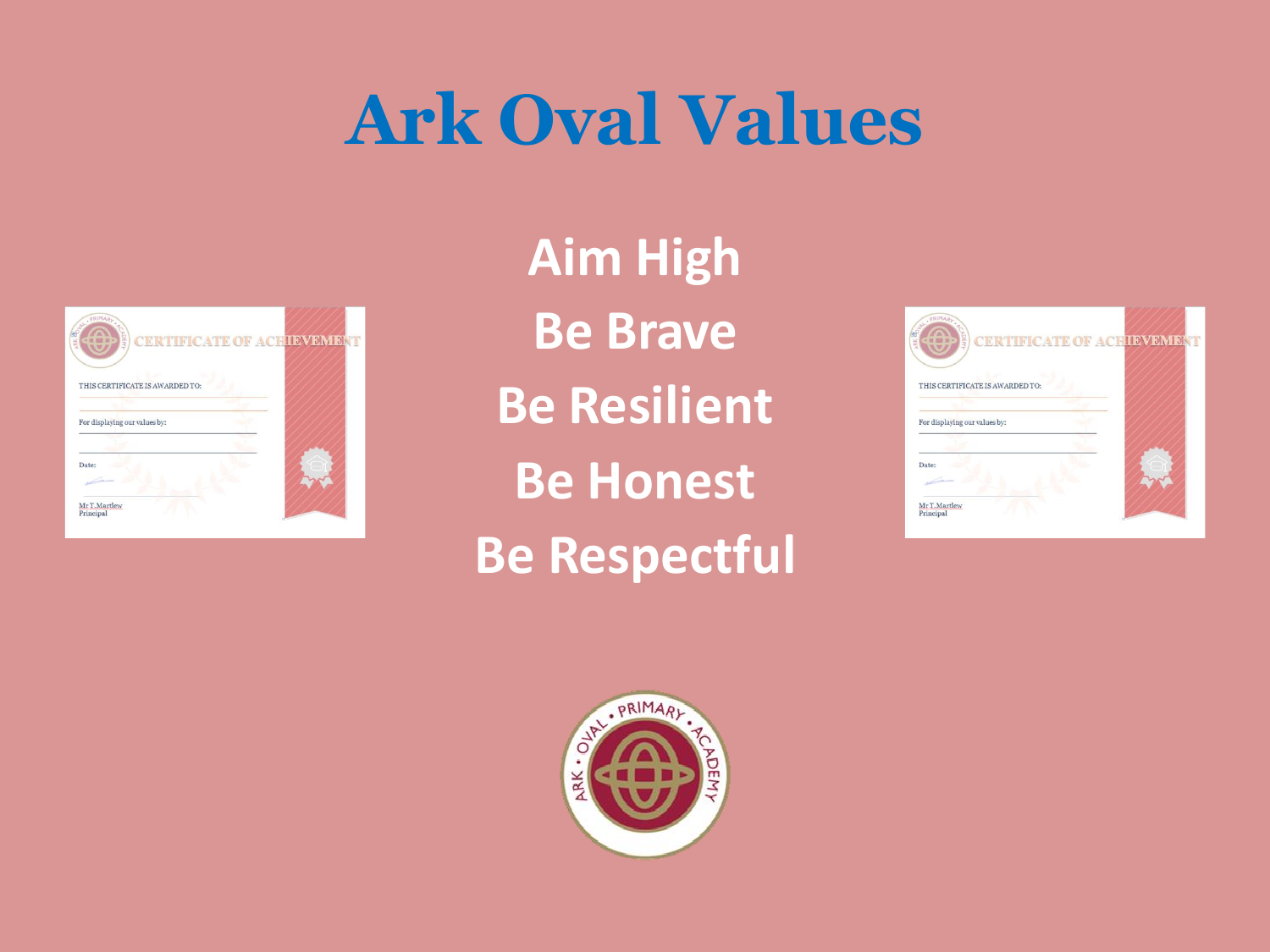# **Ark Oval Curriculum**





Pupils study a wide range of subjects. Leaders make sure that these subjects are well planned and teachers deliver the plans in a way that is interesting for pupils. (Ofsted 2020)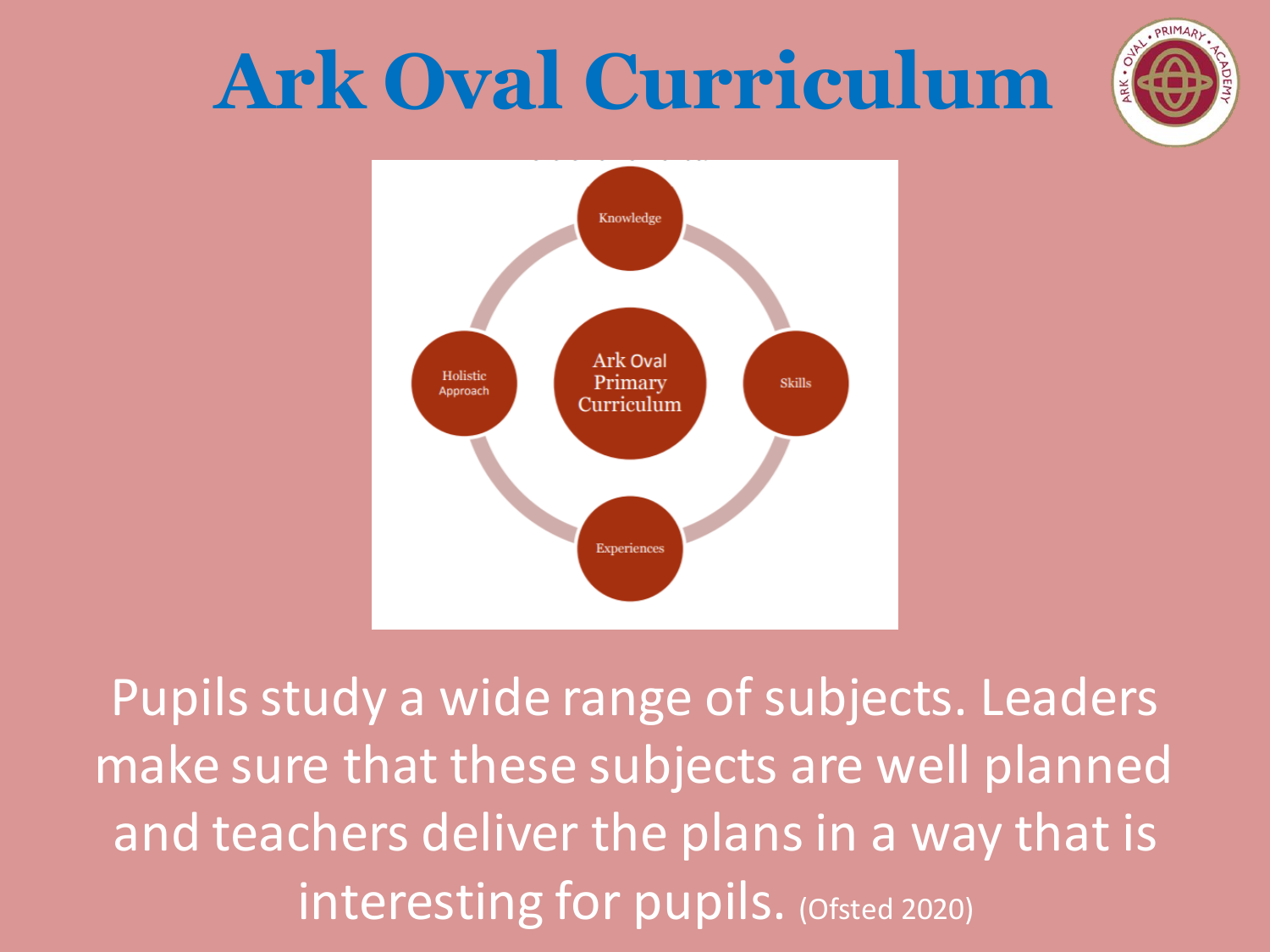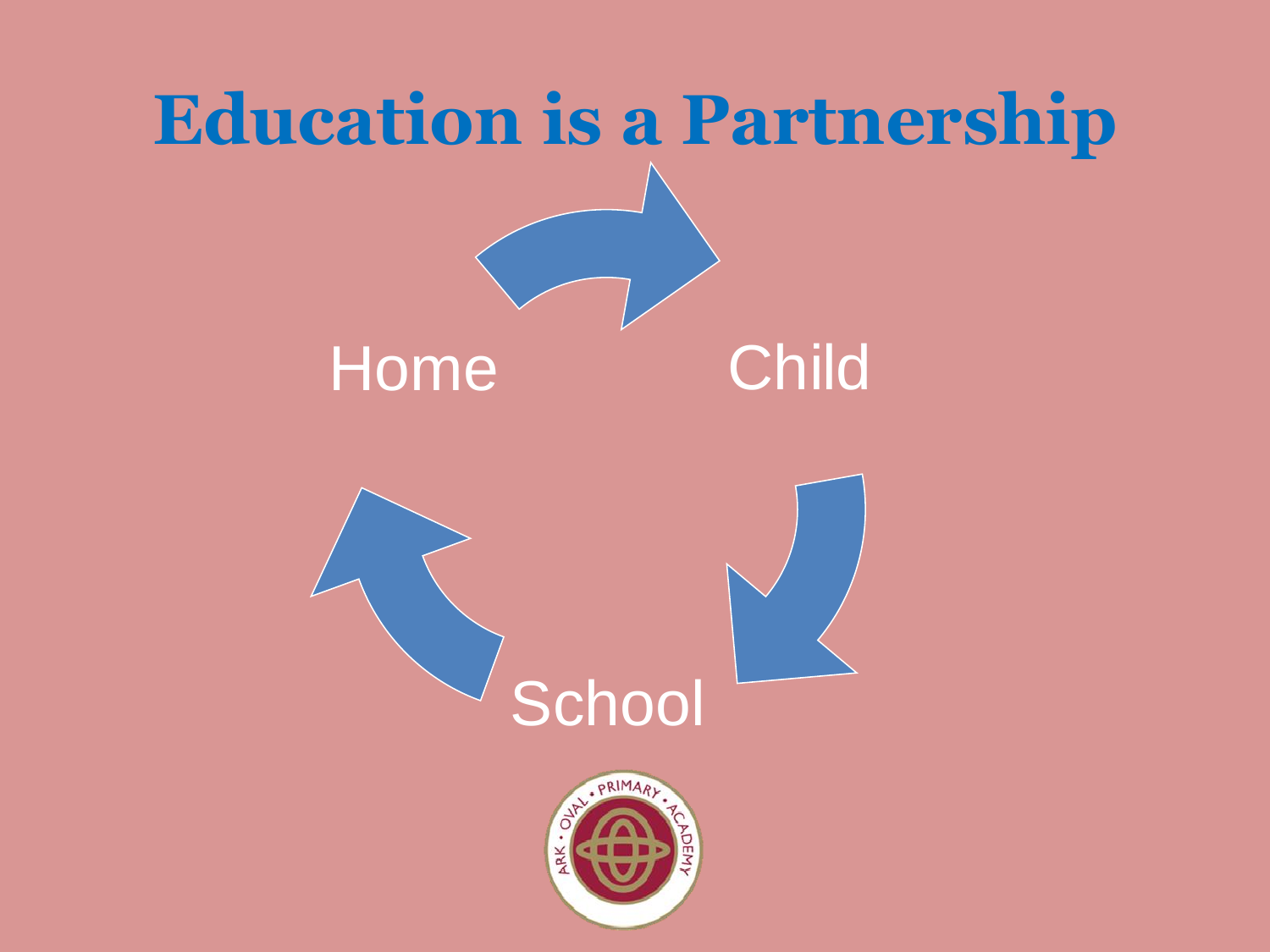#### **Reception Teachers**

Early Years Leader: Sarah Downey

Class teachers: Danniella Keenan Louise Douglas Anne Doherty

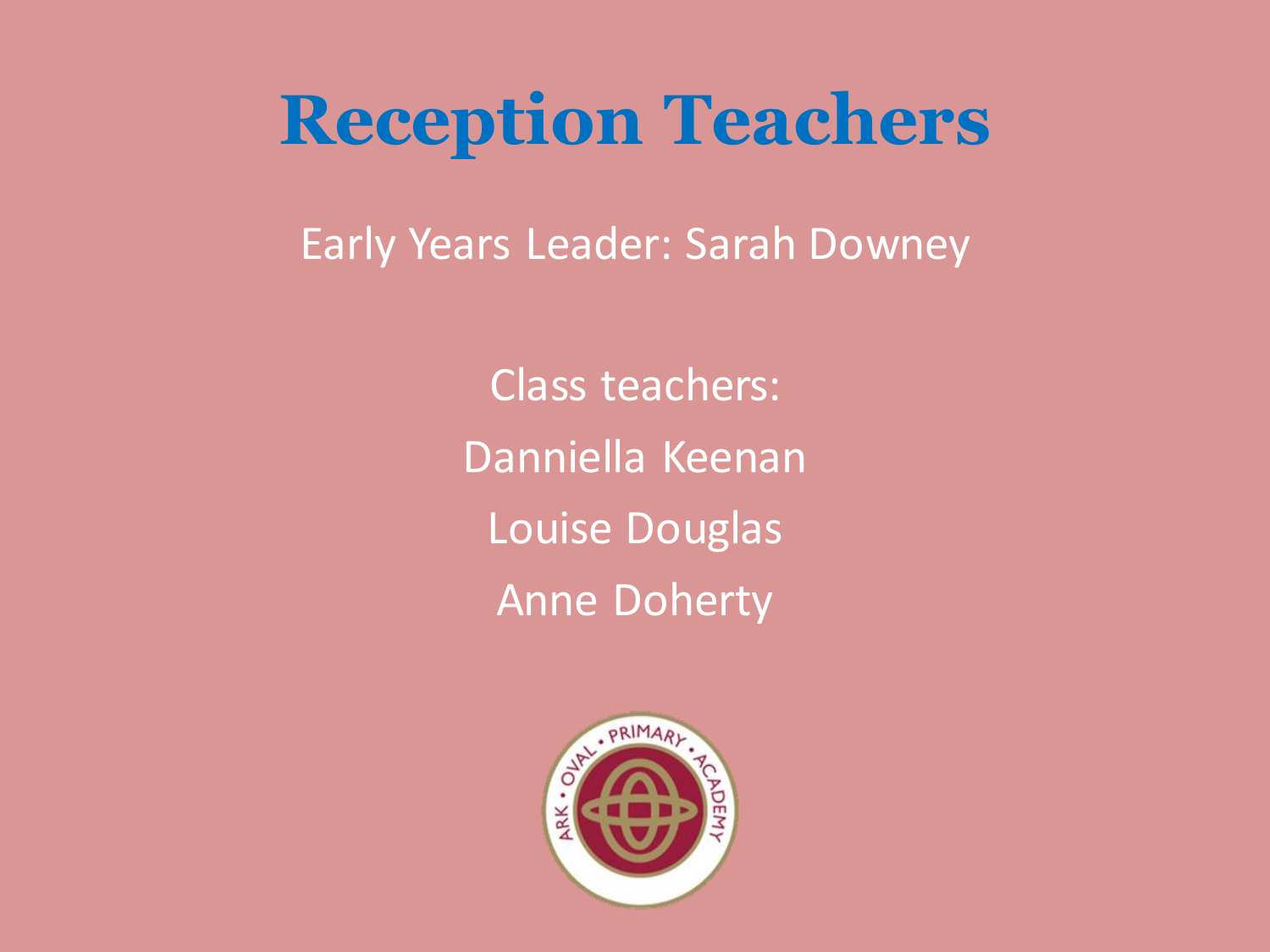### **Our School Day**

*These are our operating times*

- Doors open at 8.20am
- School day starts: 8.30am
- School day ends: 3.30pm

#### **Please refer to your September New Academic Year 2022/ 2023 Parent Handbook**

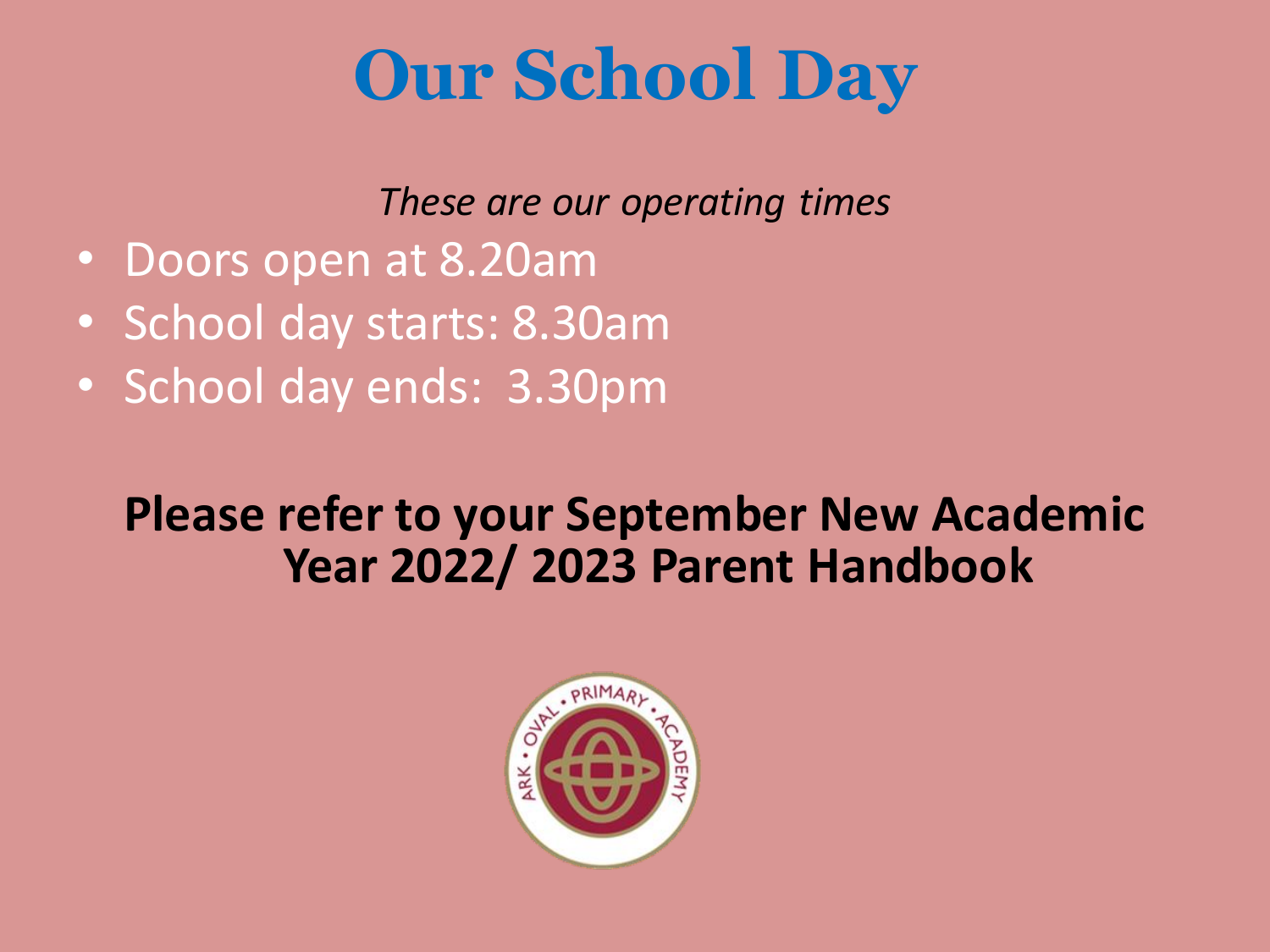# **Supporting Families Who are Studying and Working**

- Breakfast Club 7:15am 8:30am £5 per session attended (£25 a week)
- After School Club 3:30pm 5.50pm £12.50 per session attended (£62.50 a week)

These clubs do not operate as a drop in facility. Attendance needs to conform to a regular pattern.

Payment needs to made through





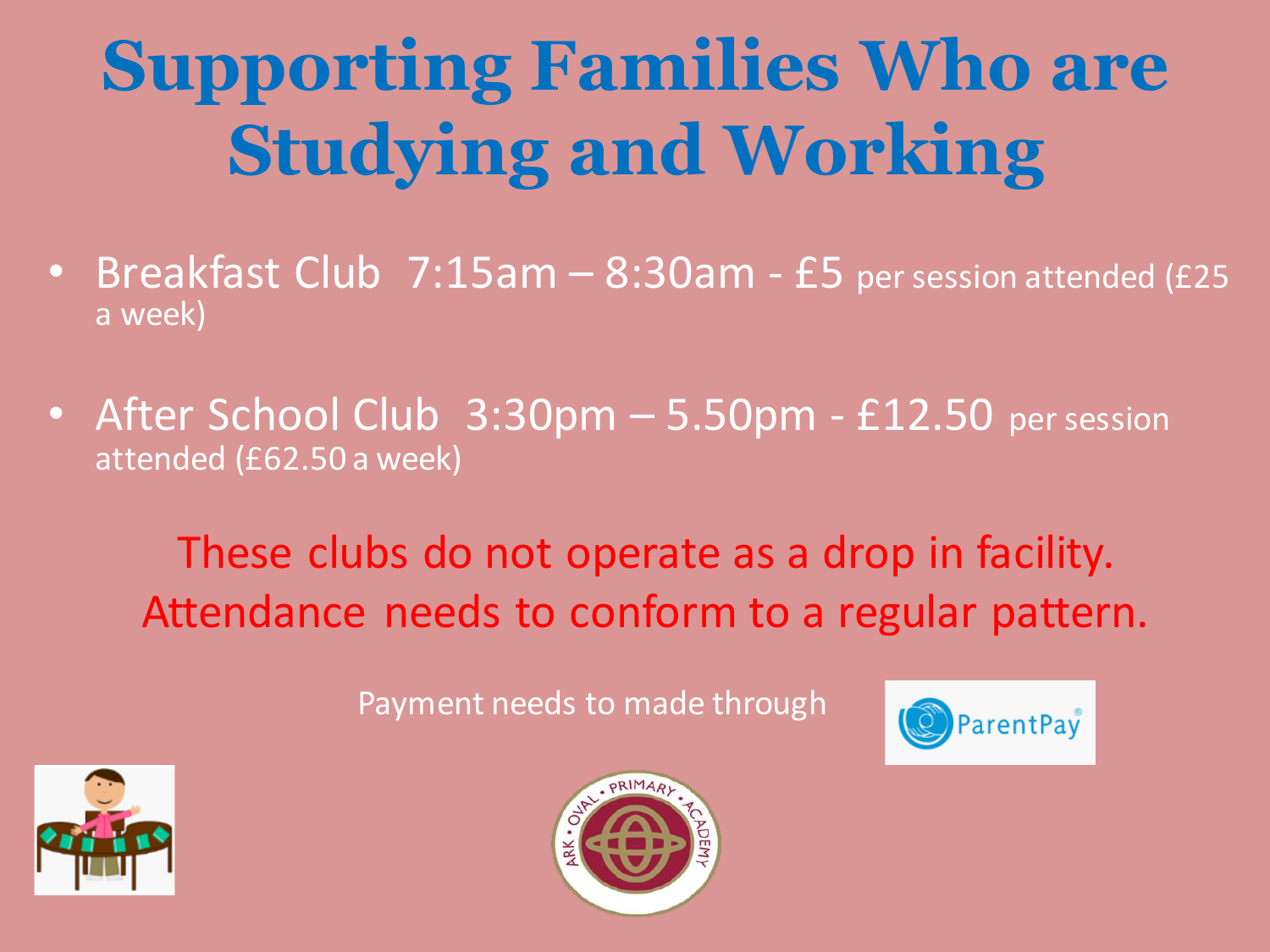## **Childcare Vouchers**

• These are accepted as payment for wrap around services only. You need to check with your employer for the scheme they use.

When using vouchers the money is sent to the school bank account and this has to be manually transferred to your breakfast or after school club account.

Computershare Eden Red (Employers for Childcare) Sodexo. Fair Care Childcare Reward Gateway **HM Government** Mid Counties Co-Op **Busy Bees** 

#### We also operate HM Government Tax Free Childcare Scheme

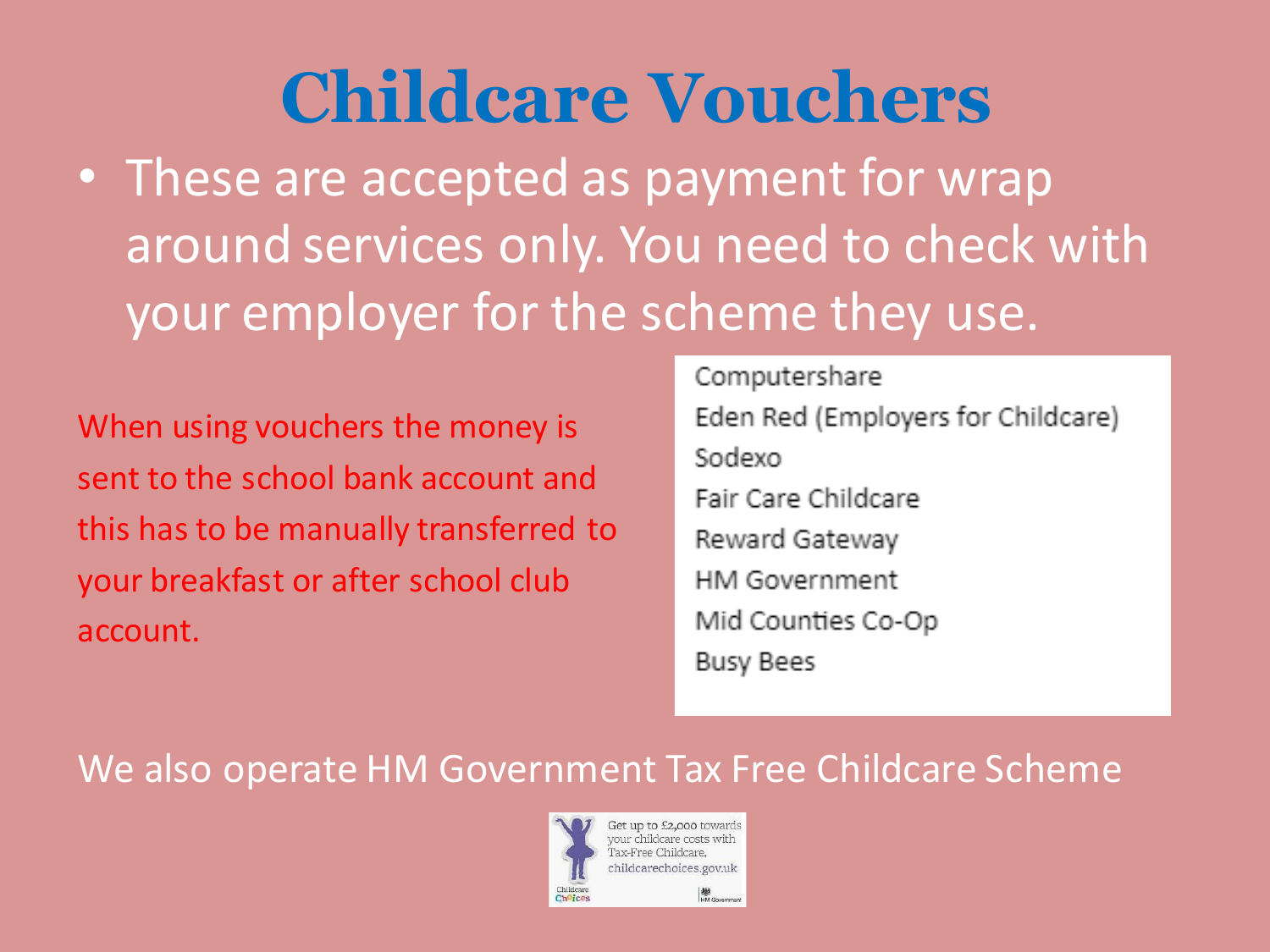

If a pupil is unable to attend school due to illness or other circumstances, parents / carers should contact the school office before 8.30am. There is an answerphone to leave a message – option 1 If the academy has not heard from you by 8.40am, we will contact you directly. The school must report any unauthorised or continued absences to the Education Welfare Service, who will then contact you to discuss the reasons for the absences.

If a pupil is likely to absent from school for a long period of time due to illness you should speak to the school to explain the situation. The academy will be happy to discuss any support needed to ensure that they keep up to date with their learning.

On a pupil's return following an absence, you should write a short note outlining the reason for absence. If the absence is longer than 5 days, a doctor's certificate is required

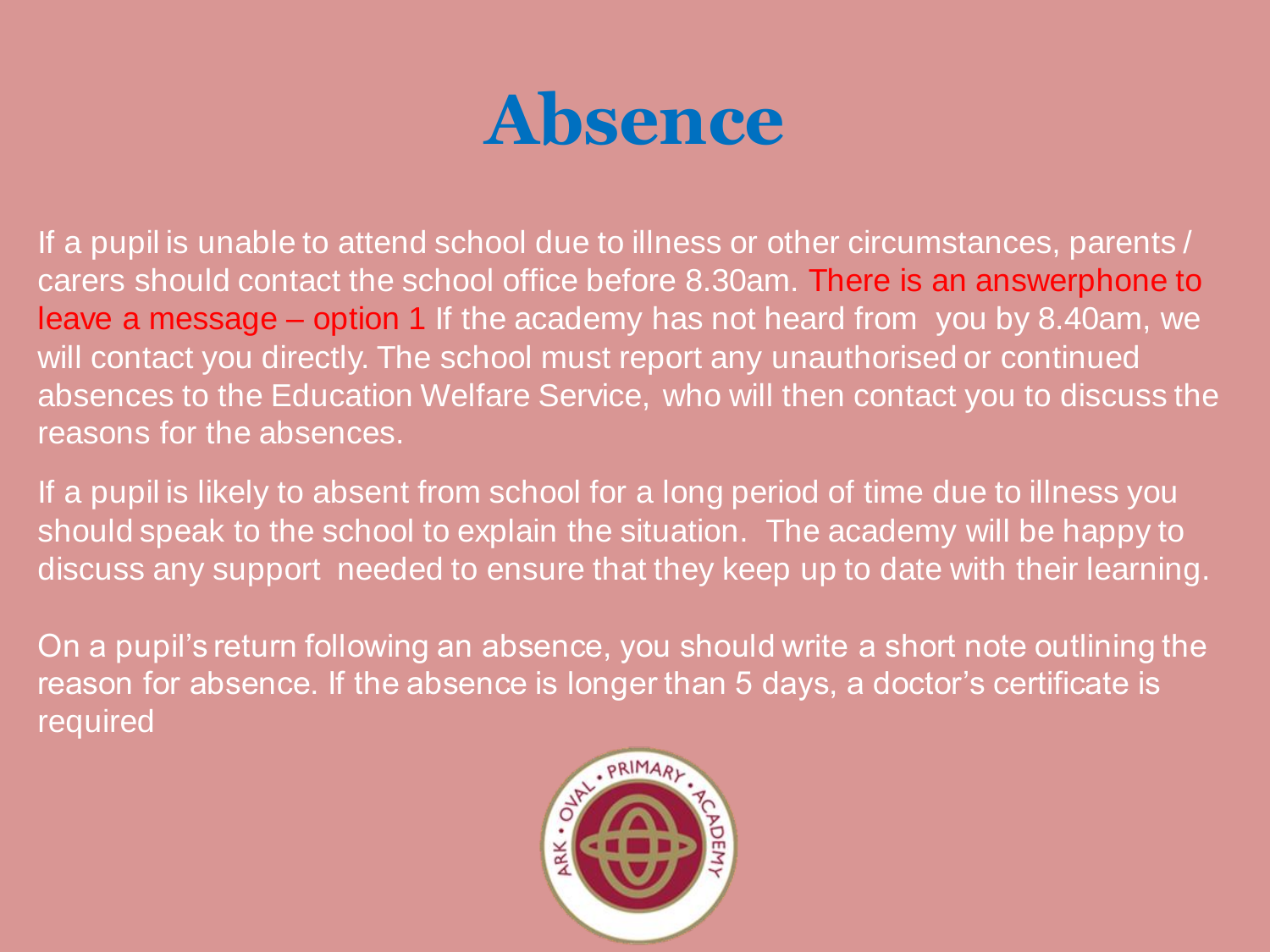## **Leave of absence during term time**

❖ The Government has a very clear policy that schools should not agree to holidays or leave during term time unless in exceptional circumstances. Absence from school is disruptive and does affect a child's achievement.

❖ Leave during term time can only be authorised by our Principal, Mr Martlew

❖ If you take your child out of school without authorisation or your application is denied we will refer this to the local authority for the consideration of issuing a Fixed Penalty £60 per child, per parent.

❖ In exceptional circumstances to request a leave of absence you must obtain and complete a form from the office. This will be given to Mr Martlew to review. You will be contacted once he has done this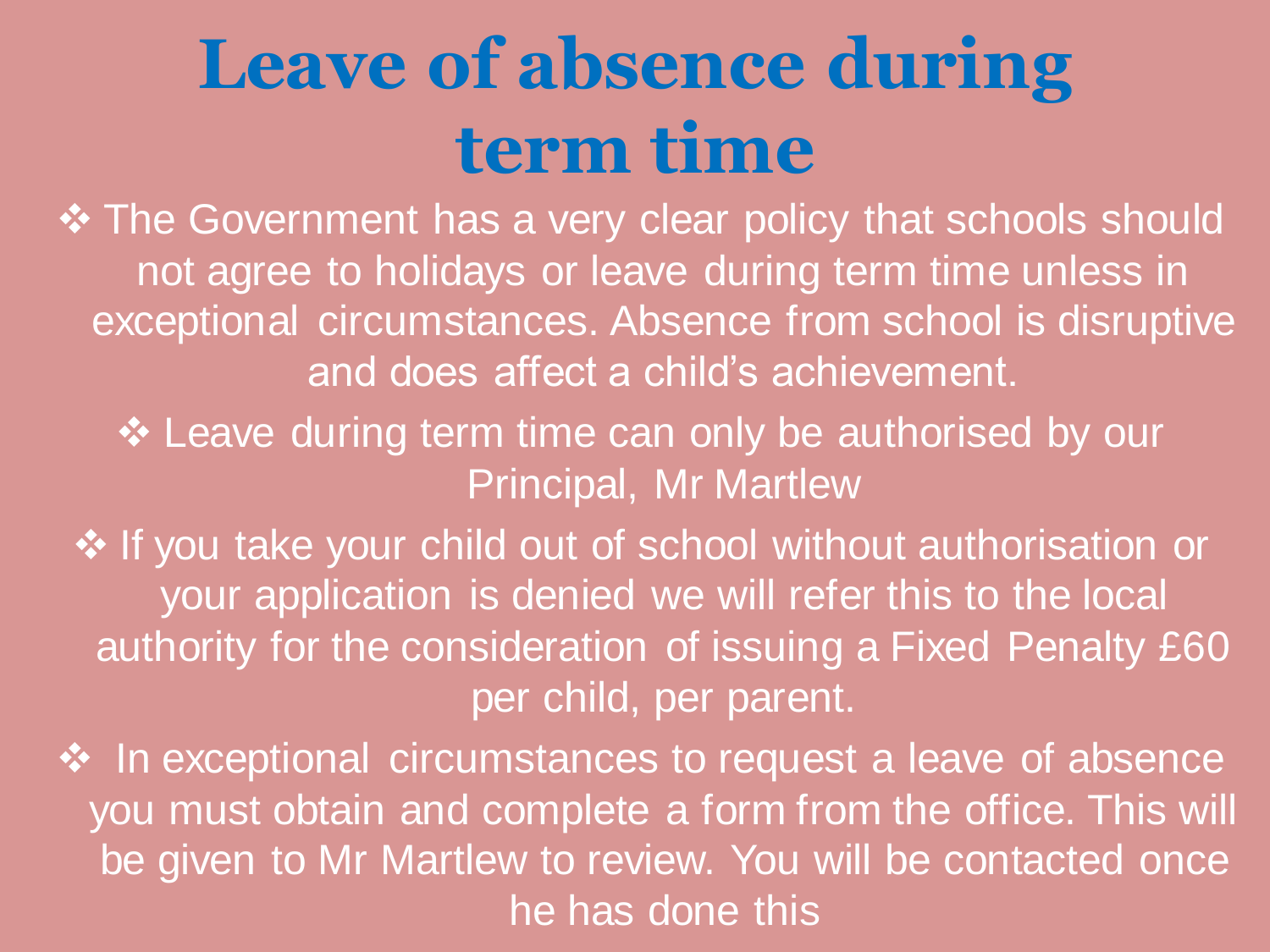#### **Lateness**

- The classroom doors open at 8.20am.
- The register is taken at 8.30am. Any child arriving at school aftter 8.35, when the doors close has to report to the school office where the parent needs to sign their child in. School staff will then make sure all children are escorted to their classrooms.
- Any child arriving later than 8.40am will be marked in as late in the register.
- Any child who arrives later than 9.00am is recorded in the register as an unauthorised absence.

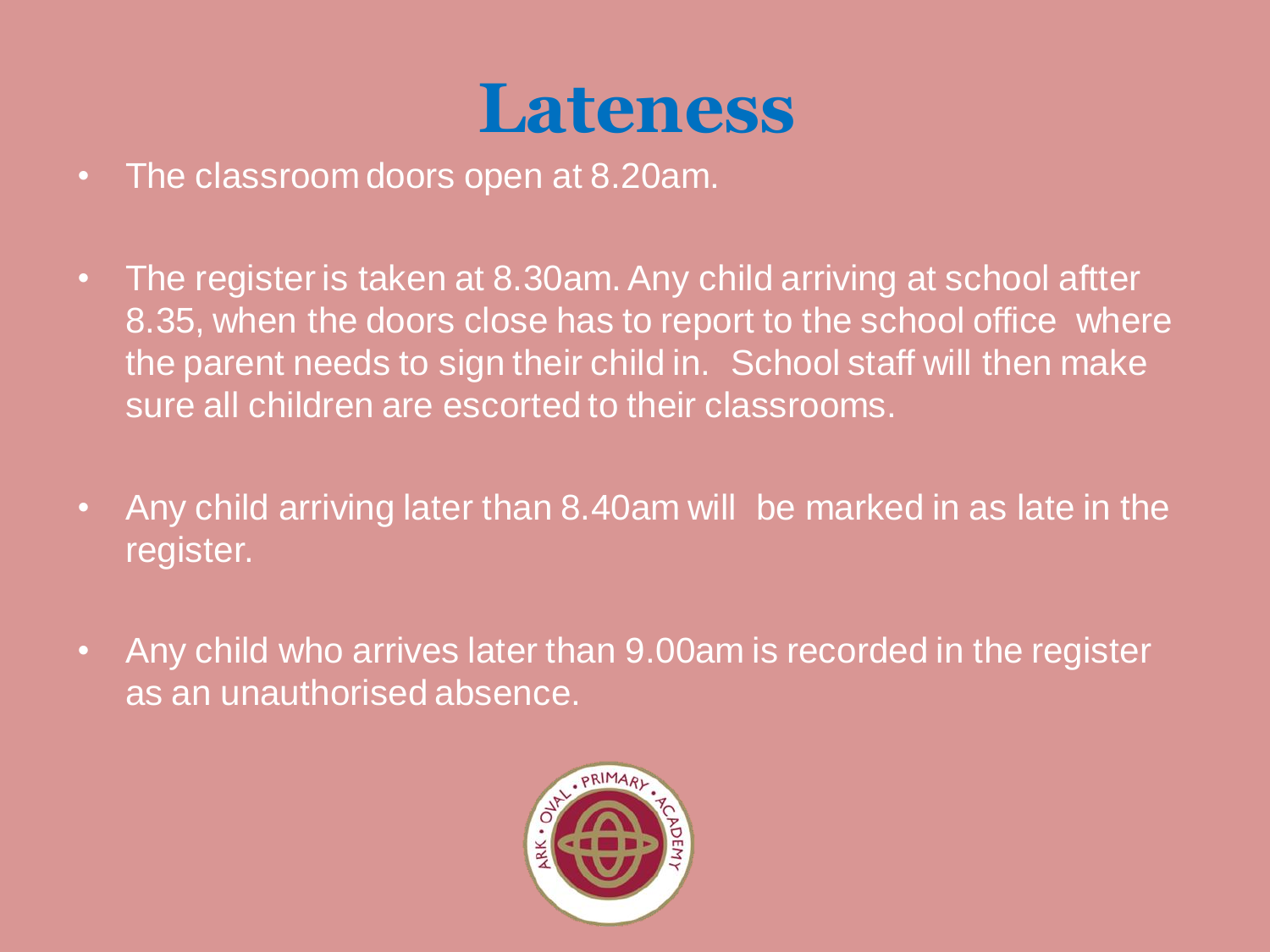# **School Uniform** We expect all children to wear the correct school uniform. You may order online





45-51 Church St, Croydon CR9 1QQ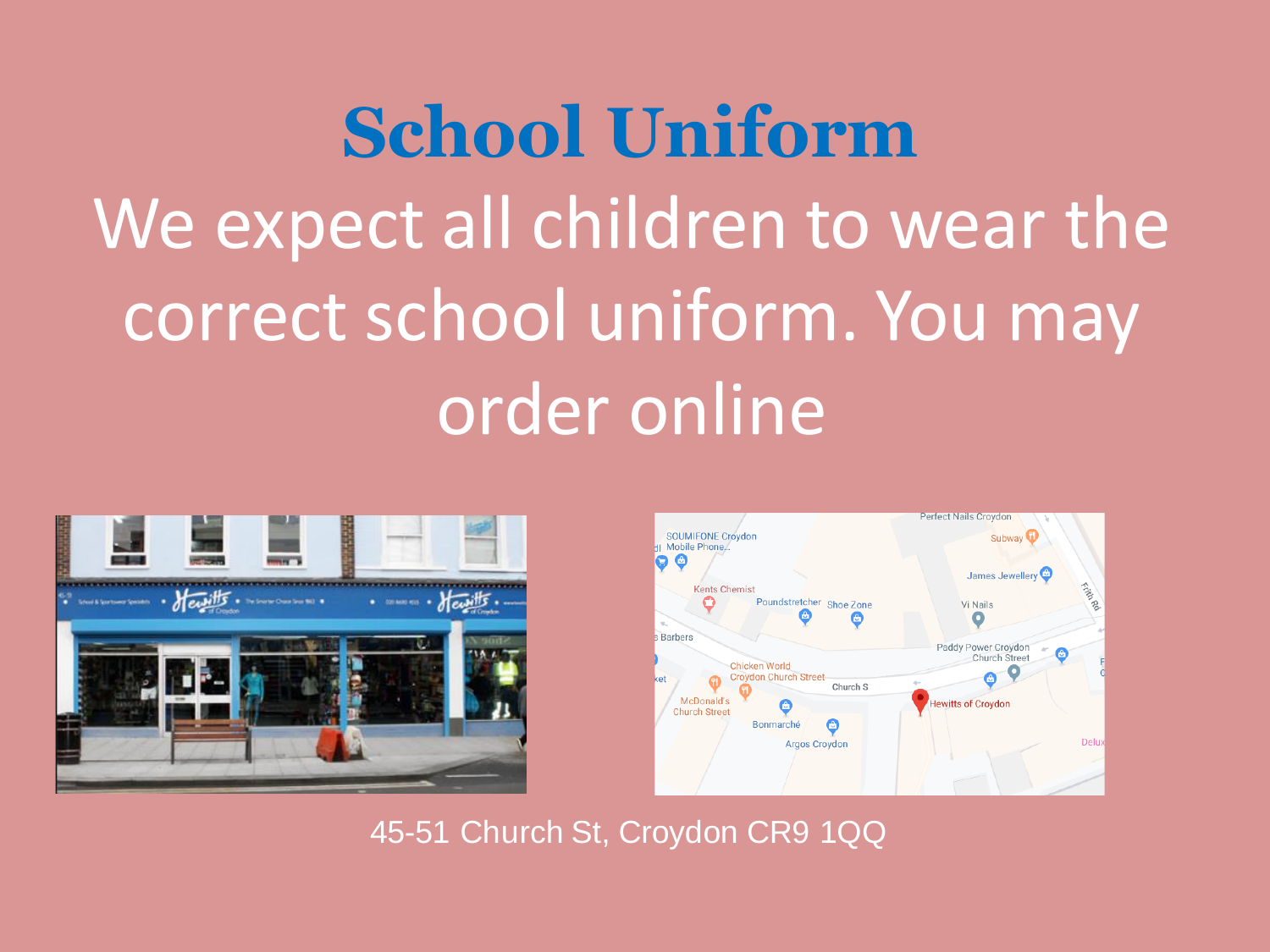

#### Pupils must wear enclosed, all black, flat shoes. Please **NO** laces!









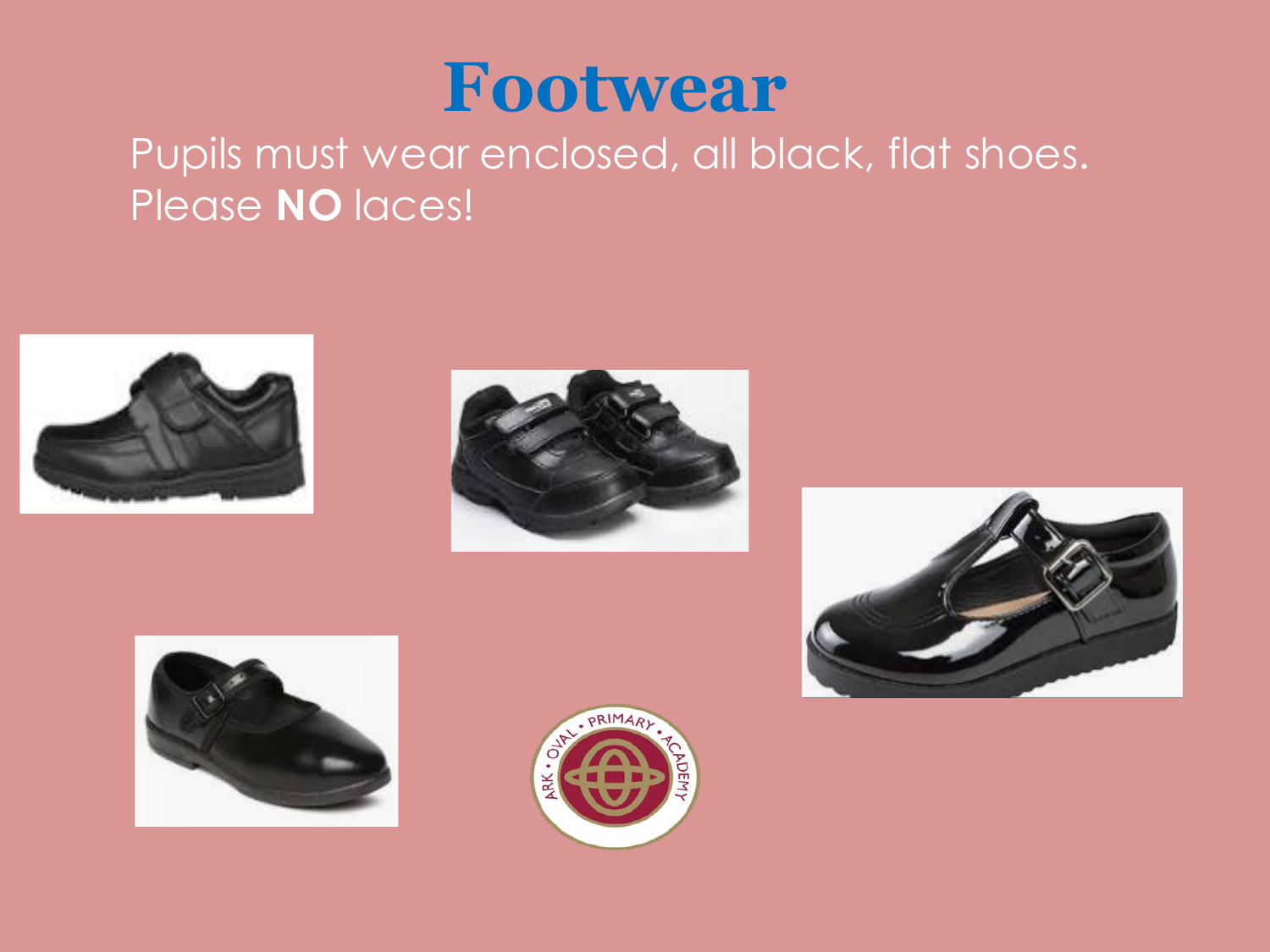

Hair must be neat and tidy. Long hair must be tied back using hair bands and clips that compliment our school uniform. Hijabs must also be of a colour that compliments our school uniform











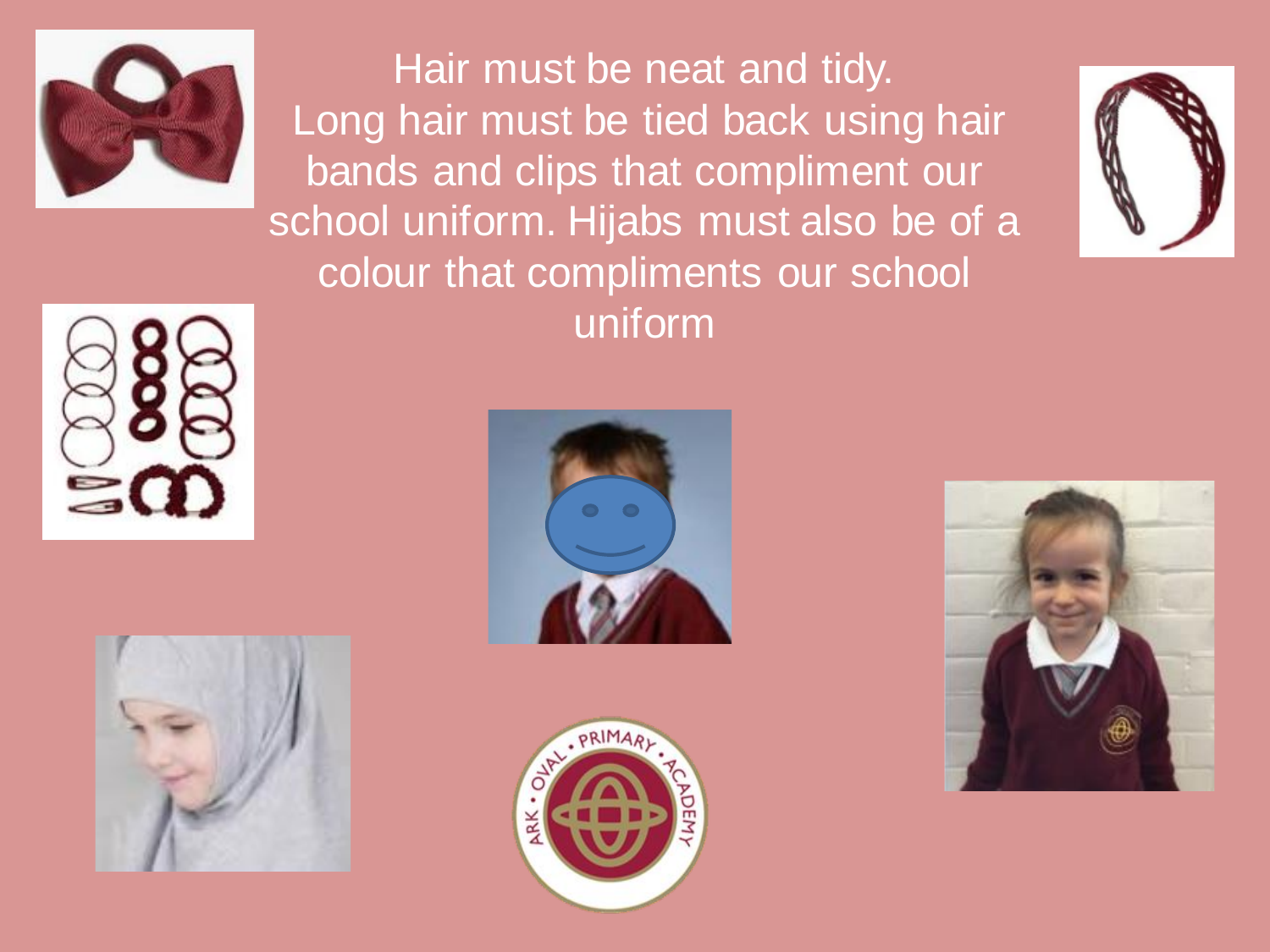# **Physical Education**

- PE will be timetabled once a week. We will inform parents as soon as we know which day this will be. Children come in wearing their PE KITS.
- PE Kit burgundy tracksuit with school logo, white polo shirt , black plimsolls, white/black socks.
- Please clearly label everything! Bring back anything that is not yours so that it can be reunited with it's owner.

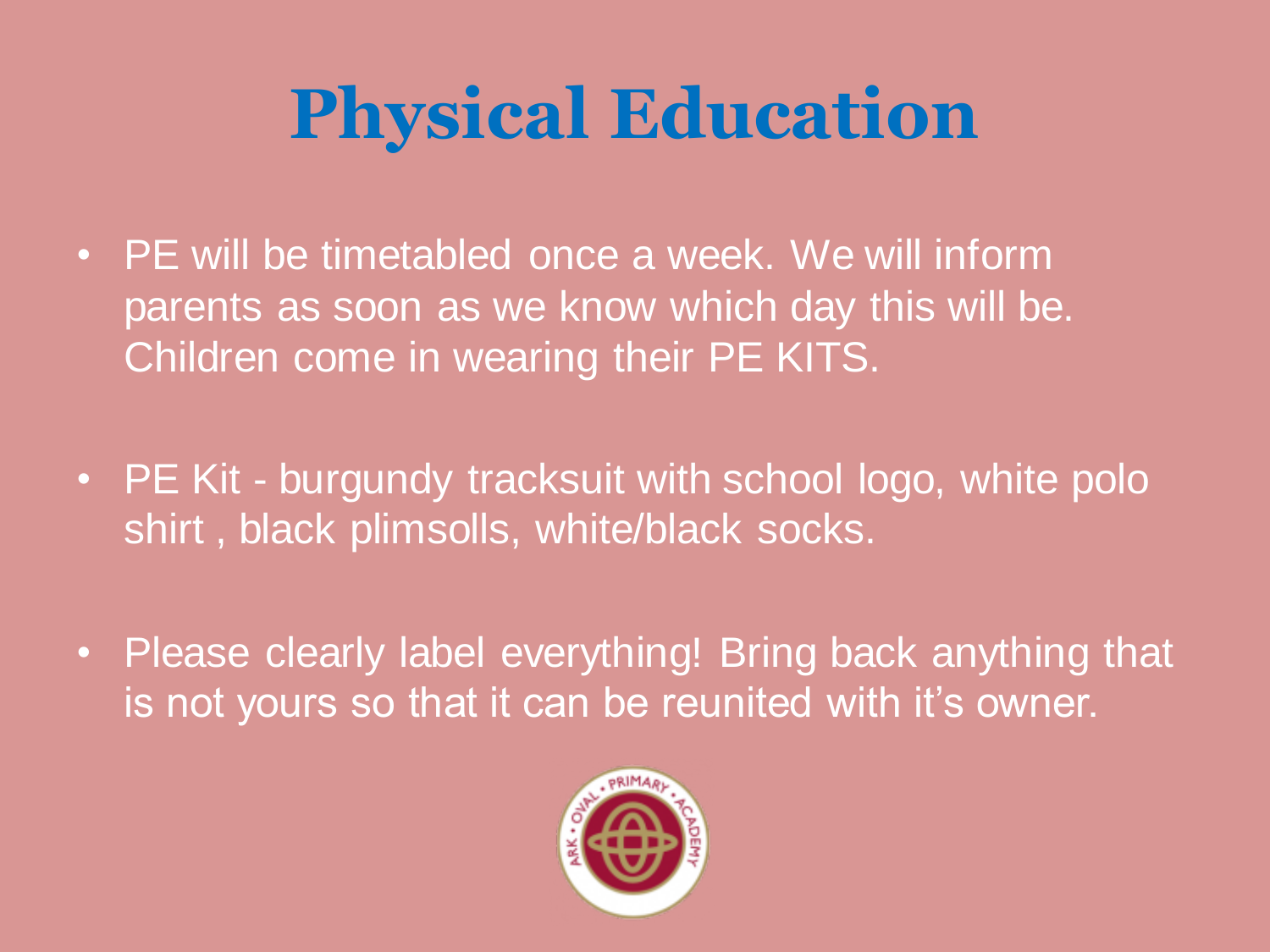# **Medicine**

- $\circ$  Staff are permitted to administer medicine with written authorisation from a parent / carer.
- o Prescribed medicine for coughs and colds and antibiotics can be given to your child only if this has to be administered at least FOUR times a day. Take them to the office where you will be asked to sign a consent form.
- o All inhalers and epipens should be clearly labelled with name and class, and a second one kept in the school office as an emergency back up.
- o If your child is on regular medication, you need to speak to the school office and complete a disclaimer and we also need a completed IHCP (Individual Health Care Plan)
- o We need to see any healthcare plans
- o Please advise us of emergency procedures if your child has an allergic reaction.
- o Please ensure that you have completed the Calpol (parametamol) letter

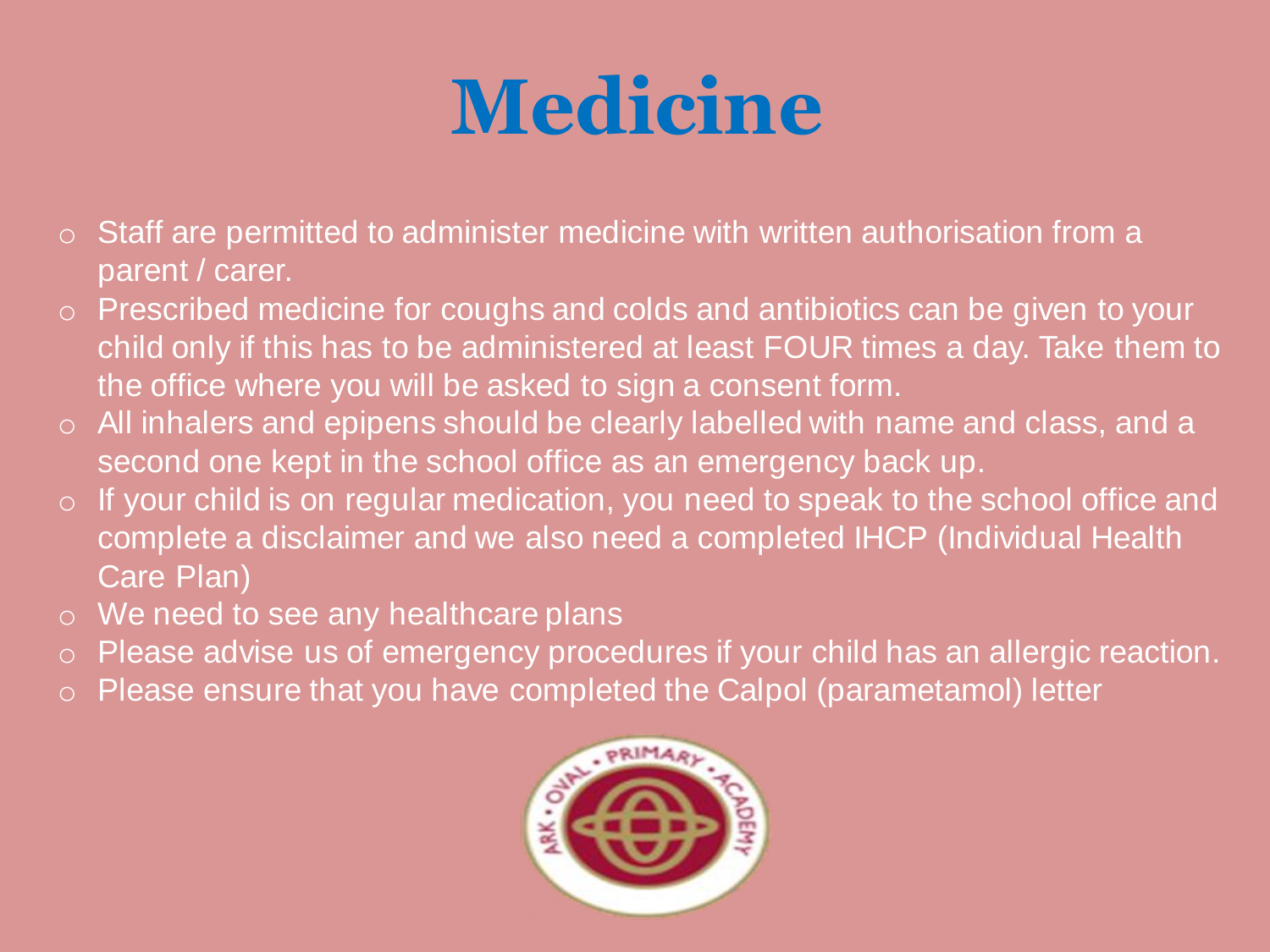# **Bumps, trips and slips**

- $\checkmark$  In the event that your child hurts themselves they will be seen by a first aider and treated. An accident slip will be sent home with your child.
- $\checkmark$  If it is a head injury you will receive a text or phone call
- ✓ If we have any concerns with their 'ouchies' we will contact you via phone
- $\checkmark$  If your child becomes unwell during the school day and we feel they need to go home, we will contact you. Please make sure that you keep all phone numbers up to date.
- $\checkmark$  If you child has vomiting and or diahorrea they must be kept away from school for a minimum of 24 hours from the last incident. This is to stop the spread of viruses across the school.

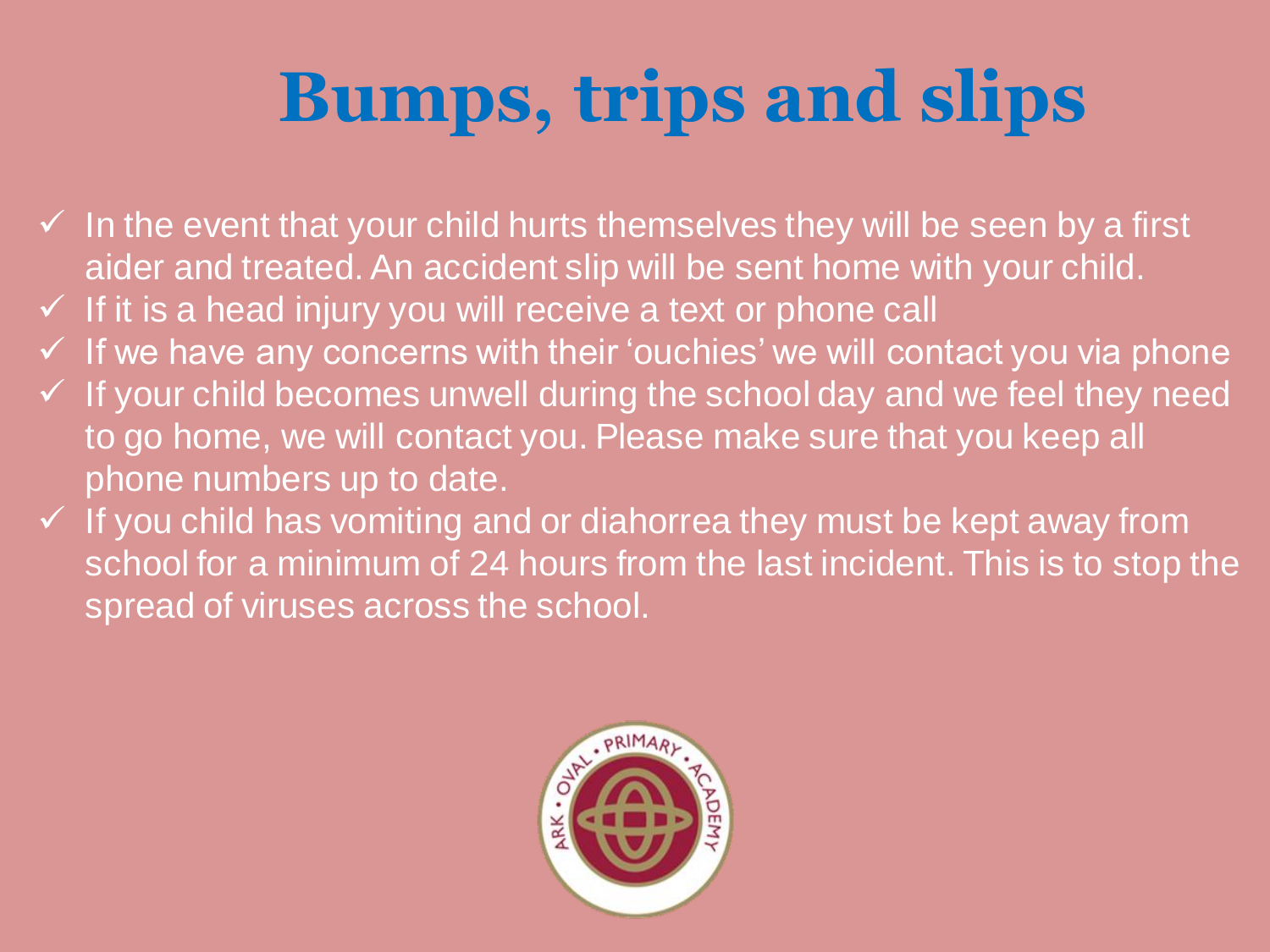## **School Lunches**

➢Freshly cooked on the premises. Children in Reception, Year 1 and Year 2 are entitled to a free school lunch.

➢Three week menu is operated and children have a choice.



➢All food is Halal.

➢Always a vegetarian option.

➢All diets are catered for.

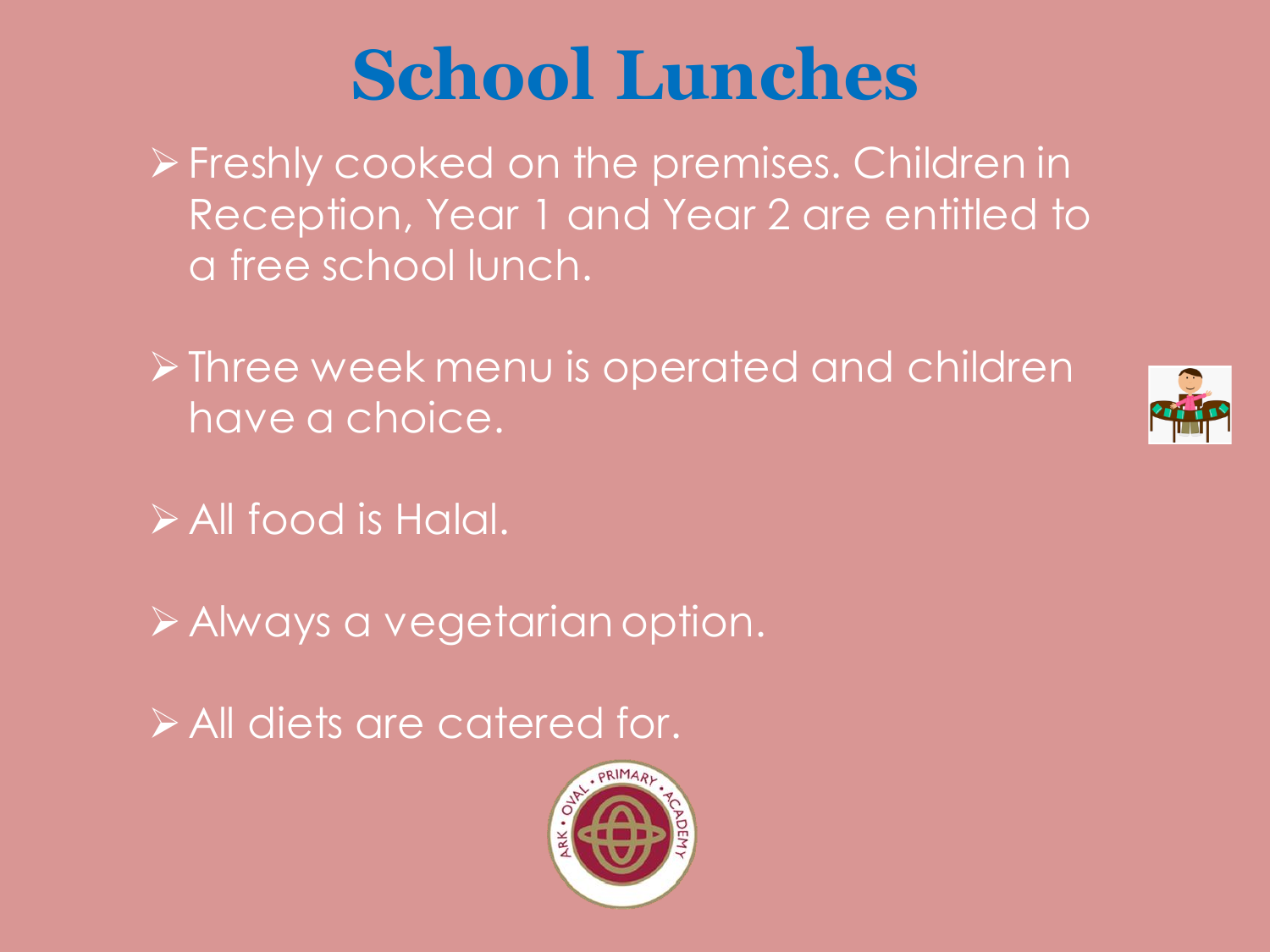## **Home Learning**

- Reading books will be exchanged on a weekly basis– please have your child's book in their bag otherwise they will not be changed. They will be given a reading log book for you to comment on their reading
- OXFORD OWL this is a virtual library and children will be allocated a book weekly once they have been placed in their Phonics Groups.

Home learning ideas and suggestions are posted on Seesaw.

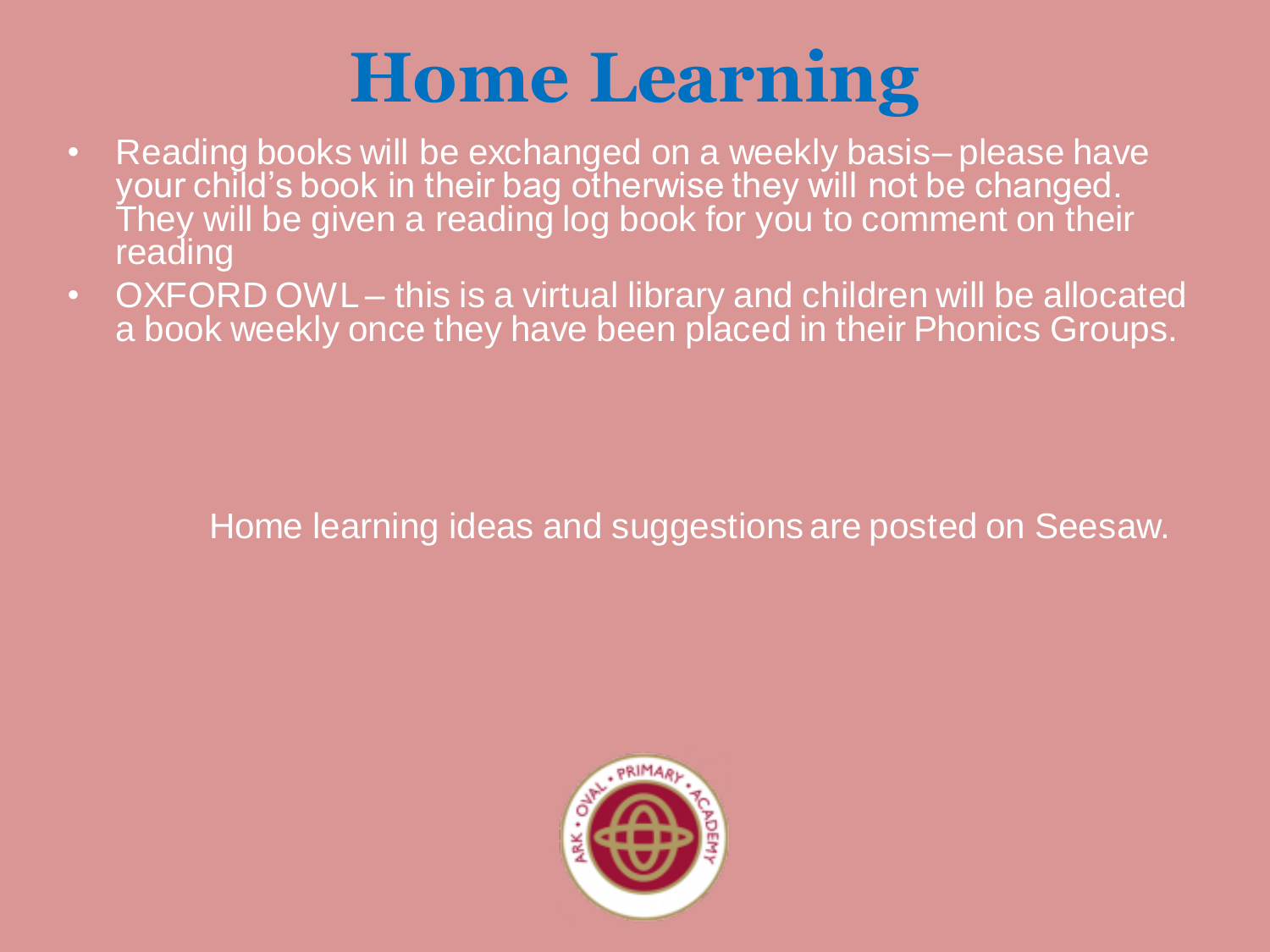## **Classroom Behaviour**

✓ We involve the children in writing their classroom rules ✓ We actively reward behaviour that links to our 5 values ✓ We operate a House Point system all children will be allocated a house at the start of the Autumn Term

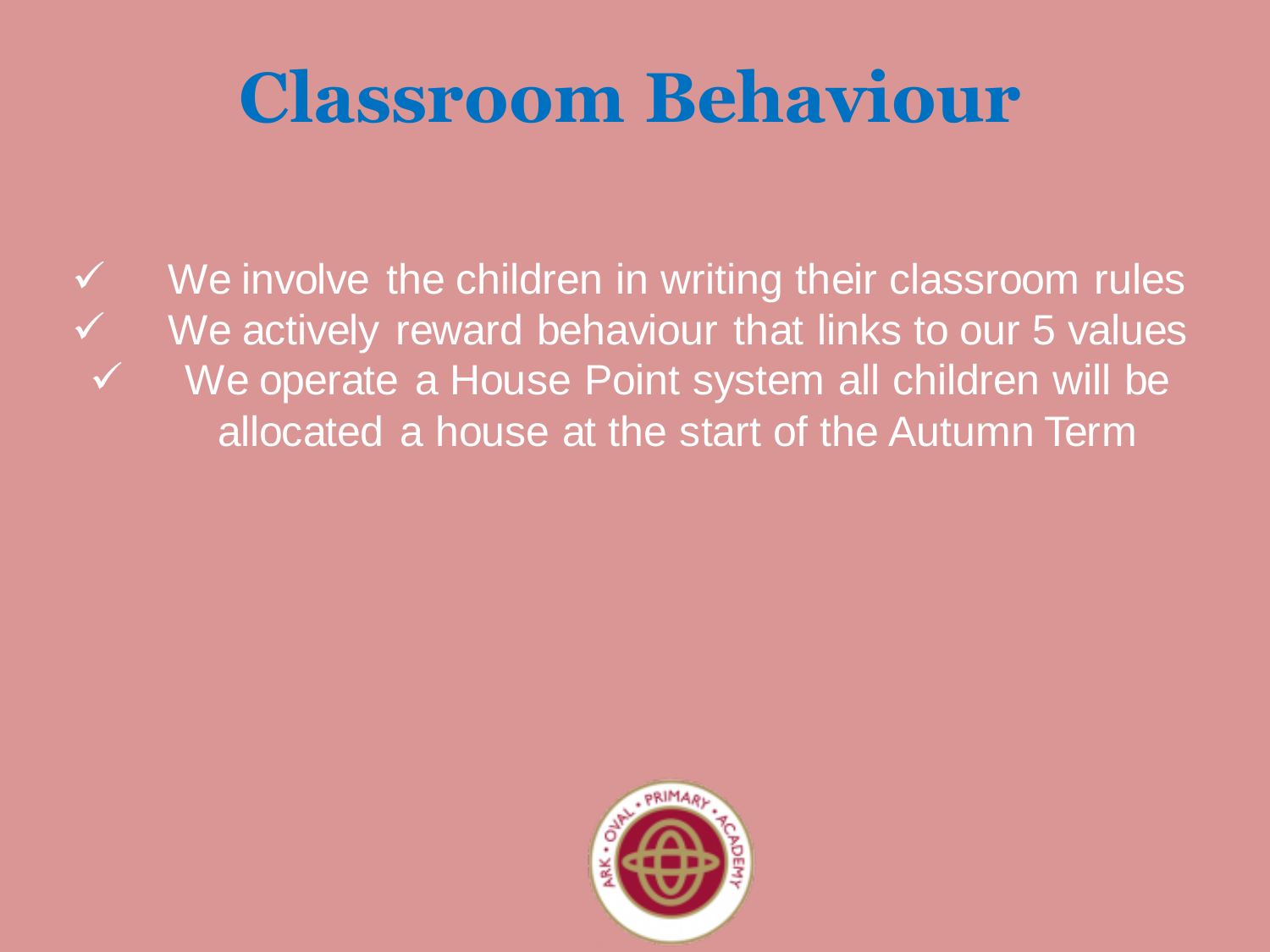# **Support For Families**

Please refer to our School Web Site – Link below:

https://arkovalprimary.org/life-school/parent-page

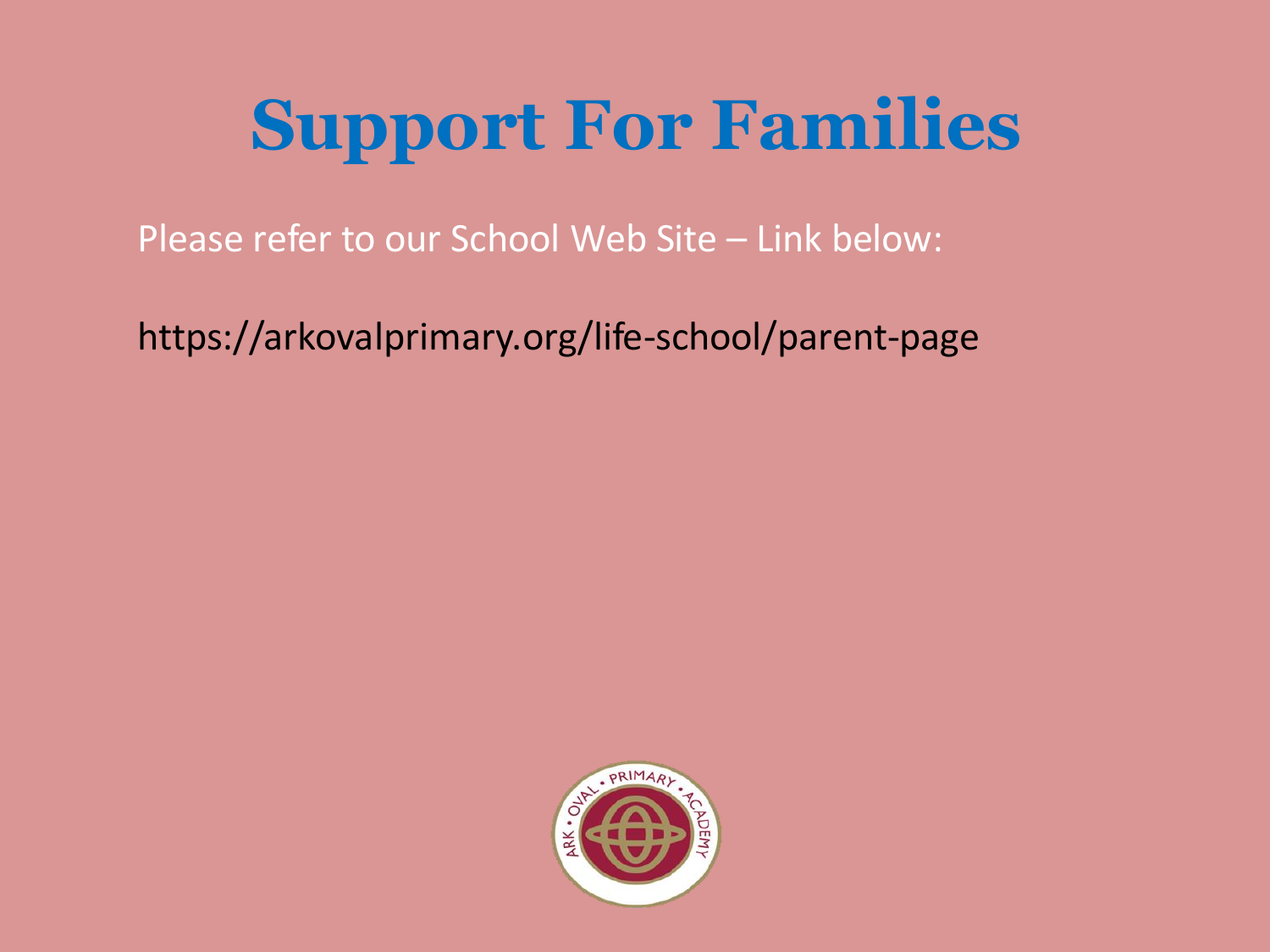# **Photos and Digital Images**

- Your child's photograph will be taken in school as part of our assessment process against the Early Learning Goals.
- Occasionally photos are taken on trips and during lessons, displayed in school or on our website and used in the weekly newsletter. You MUST complete the Photo Consent Form ticking every option that you are happy for your child image to be used for. You should have done this as part of the application process.

*If you wish to change your options at any time, please email the school : office@arkovalprimary.org*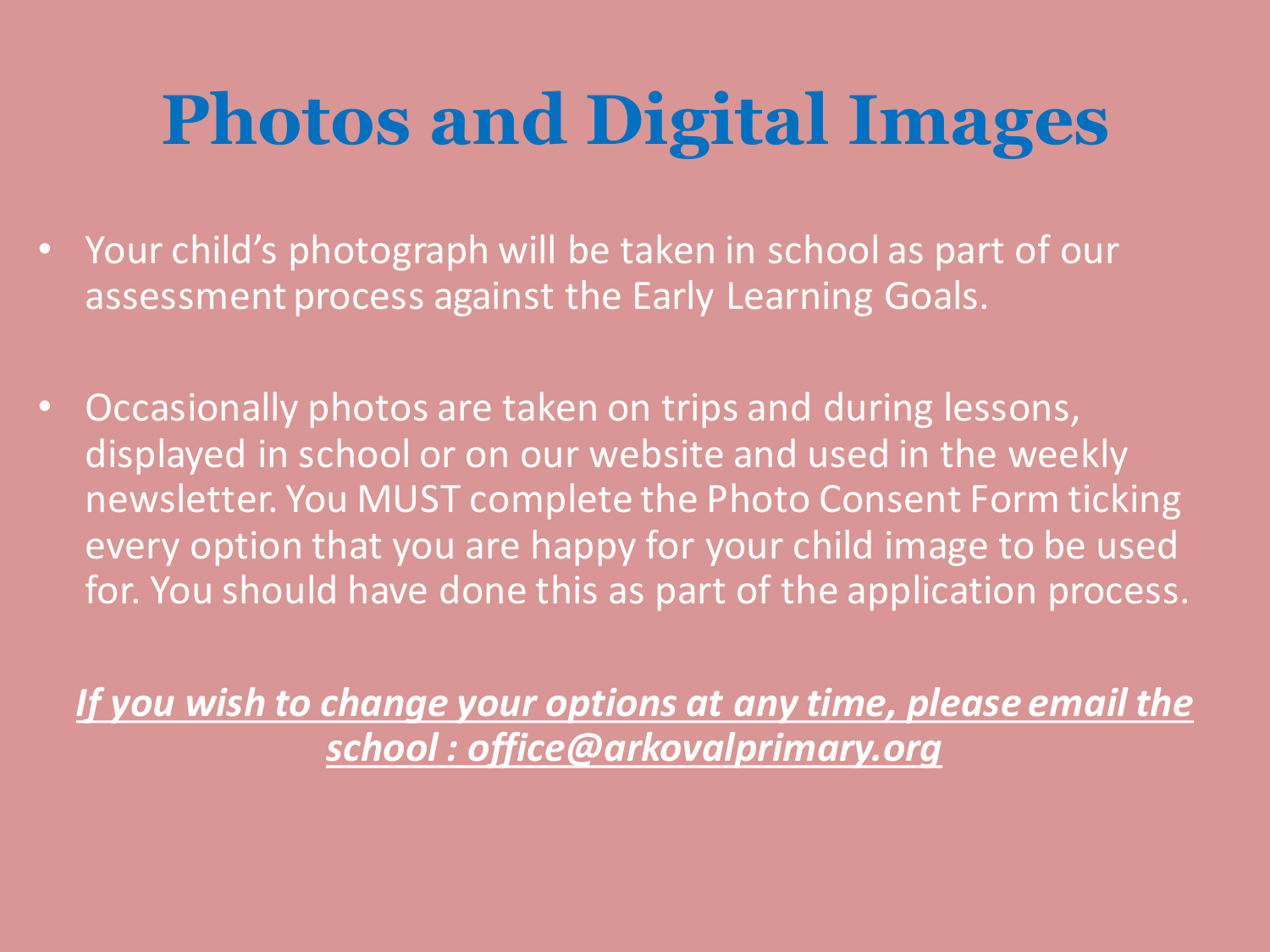# **Other important information**

- Clearly labelled property
- School bags
- Spare clothes
- Long days / bed time
- Water bottles
- Milk & fruit
- Collection of children (must be known to the teacher and named on contact information held by the school)
- ParentPay. You will need to activate your account as we are a cashless school.
- Pupil premium. Please complete this. It was in your pack.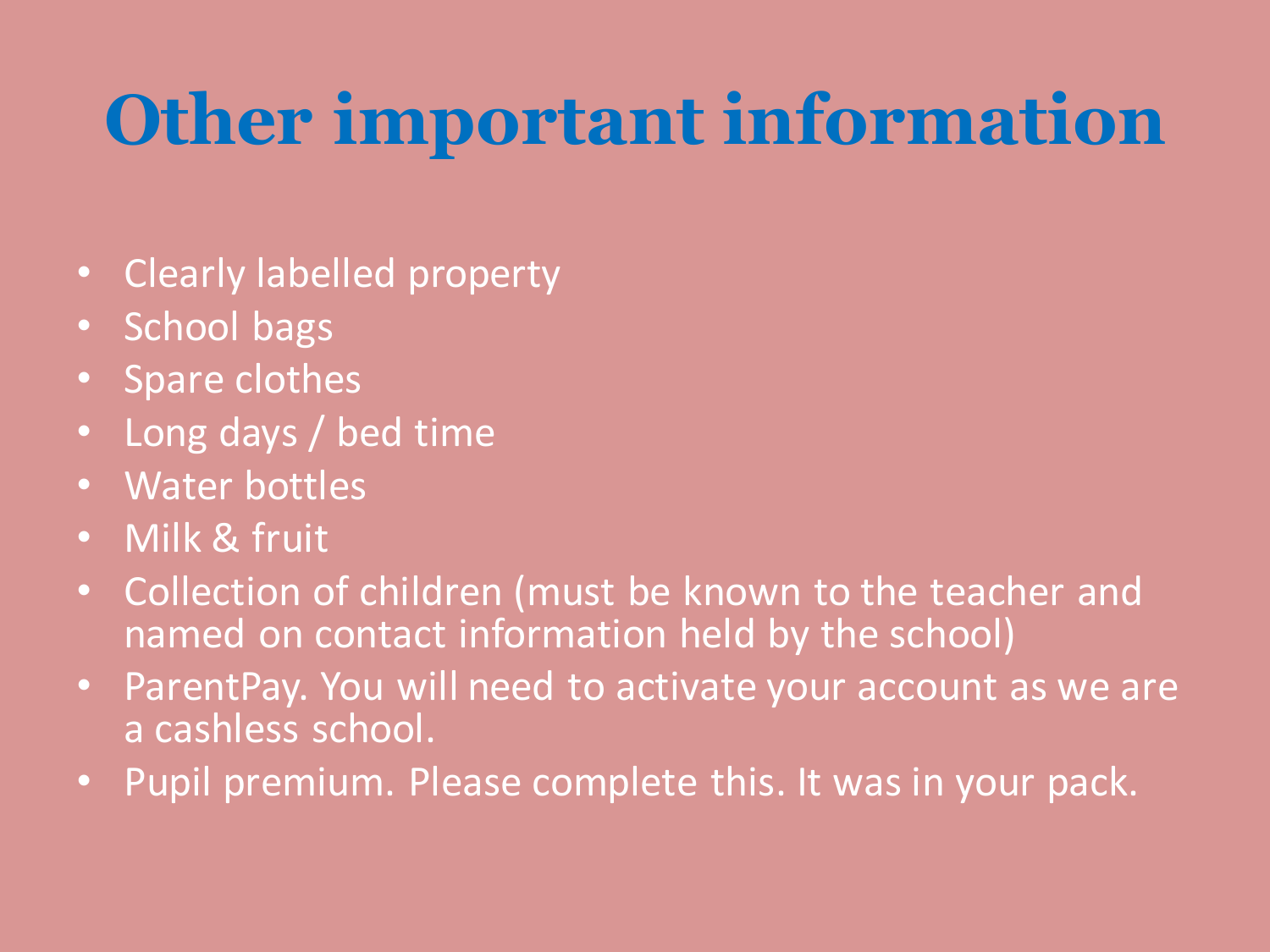## **Communication**

- Home visits / School Induction Meetings
- School newsletter / information letters
- School website
- Email
- Parent consultation meetings
- Text messaging will only go to first contact
- School office
- Year Group dedicated email box: **reception@arkovalprimary.org**

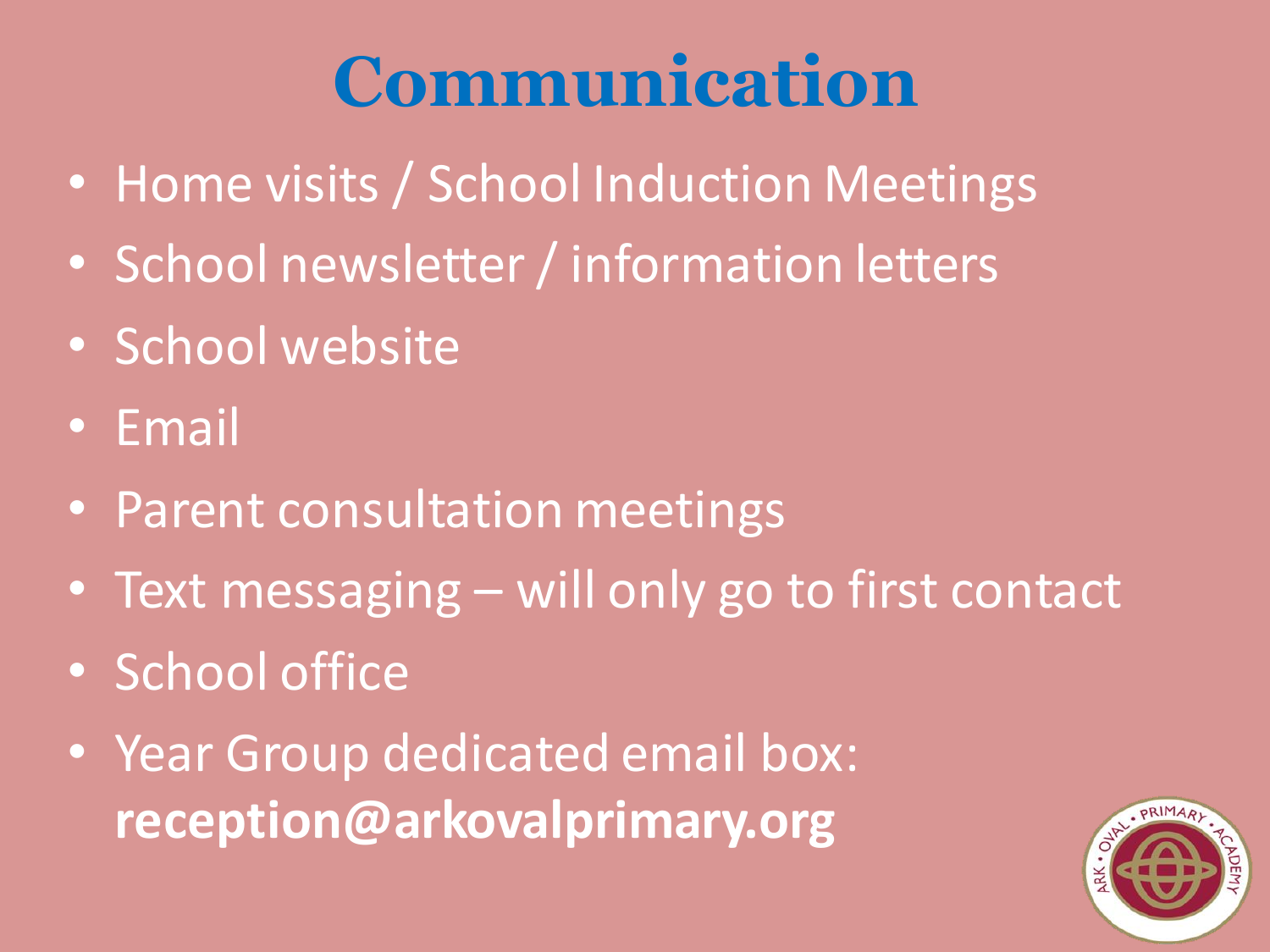#### **How can you help to get your child ready for starting Reception?**

- Give them the opportunities to manage their own clothes , dressing in the morning and undressing at bedtime
- Teach them to know that they may need to wait for an answer or an adult's attention
- Show them how to carry a plate with food on it
- Teach them to use a knife and fork
- Show them how to open packaging and fruit
- Ensure that they can manage the toilet independently and wash their hands
- Instil a love of books and reading
- Tidy up
- Get them into the habit of good sleep patterns, getting up early and having a good breakfast
- Sing with them, play games, draw, run, climb
- Teach them to recognise and write their name

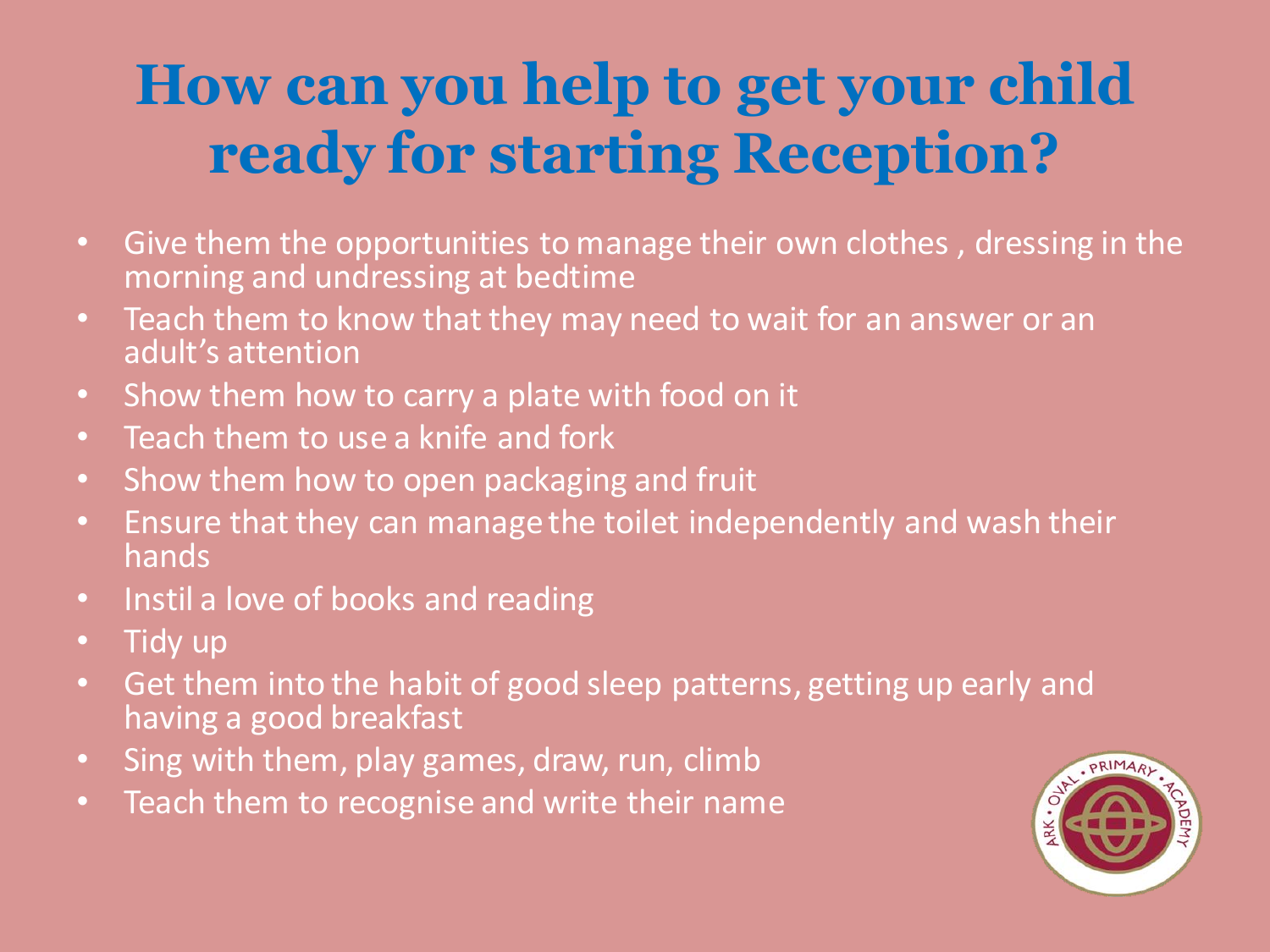### **Important Dates**

 $\triangleright$  5<sup>th</sup> – 15<sup>th</sup> July & 5<sup>th</sup> – 16<sup>th</sup> September. Home Visits. Appointments will be sent out

➢ 19th September Transition into Reception begins

➢ Thursday 29th September all children will be in full time